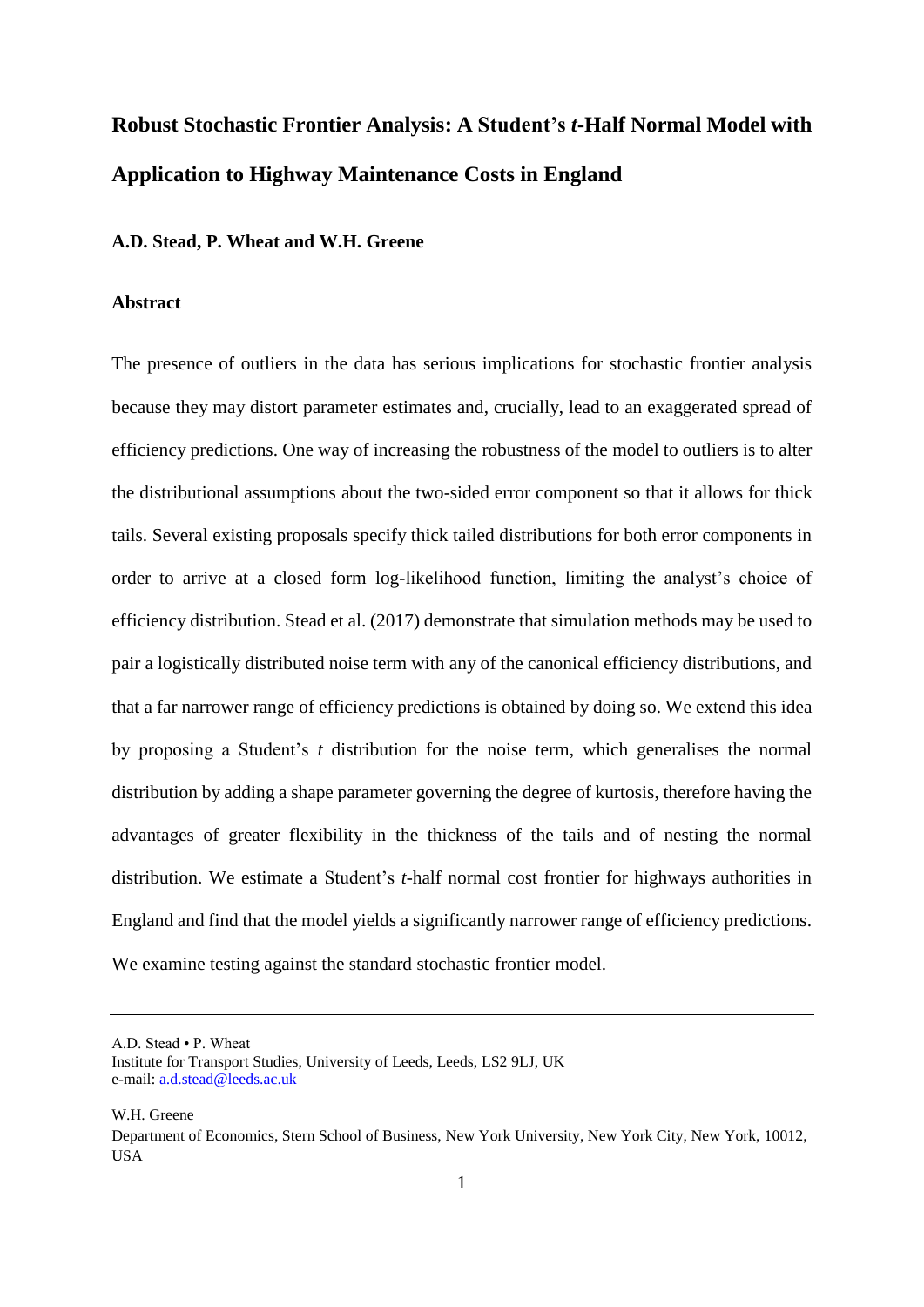#### <span id="page-1-0"></span>**1. Introduction**

Frontier analysis is concerned with the measurement of efficiency relative to an estimated production or cost frontier. The presence of noise in the sample is problematic in two ways: it affects the position of each decision making unit (DMU) relative to the frontier, and it affects the shape of the frontier itself. The magnitudes of these effects vary from one method to another: deterministic methods, such as data envelopment analysis (DEA) (Charnes et al., 1978) and corrected ordinary least squares (COLS) are particularly sensitive, given that they make no allowance for noise. In contrast, Stochastic Frontier (SF) Analysis explicitly controls for noise, mitigating its impact on the estimated frontier and on individual efficiency scores.

The range of efficiency scores can still be very large in the presence of data with outlying observations. The specific motivation for this study is the authors' finding of an implausibly wide range of efficiency scores in our work studying cost drivers and cost efficiency in the highways maintenance operations of local authorities in England, which utilises data on operating and capital expenditure provided by each authority. This can be narrowly explained as being due to a combination of under-reporting and over-reporting of expenditure, unobserved investment cycle effects, and extreme weather events. However we also came across this issue in a number of other data sets, and a casual look at the empirical SF literature seems to indicate that the ranges of individual efficiency predictions are sometimes difficult to reconcile with a priori expectations.

In this paper we consider methods of dealing with outliers in the context of SFA. After consideration of possible existing approaches, we propose a new stochastic frontier model with a Student's *t* distribution for the noise term. The advantages of this model over previous proposals lie in its flexibility, since the degree of kurtosis is no longer fixed but allowed to vary with the degrees of freedom parameter, and in the fact that the Student's *t* distribution nests the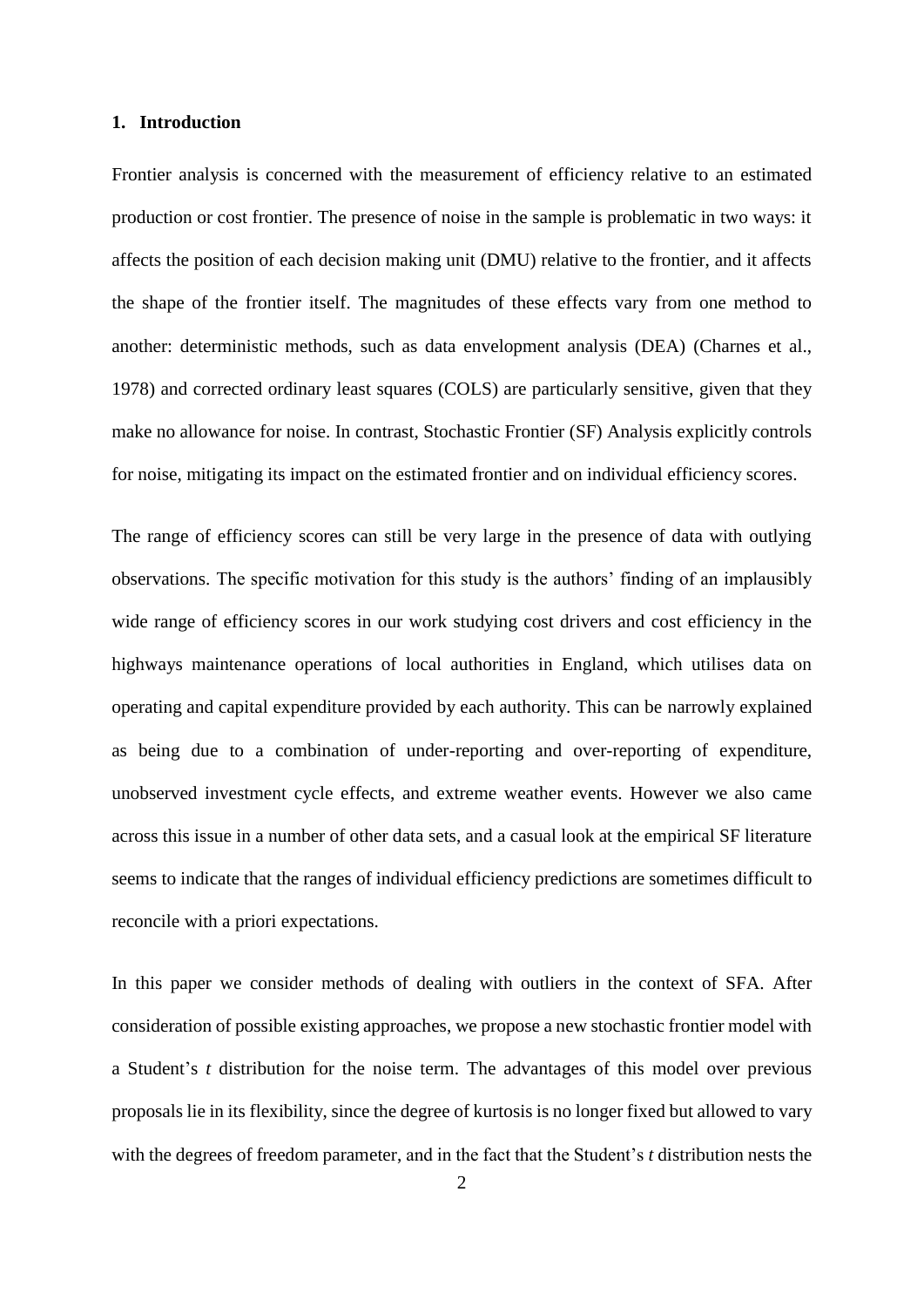normal distribution as the degrees of freedom parameter approaches infinity. For any given distribution of  $u$ , our model nests the standard SF model. This enables testing against the standard model, in contrast to previous proposals which utilise non-nested specifications.

The structure of this paper is as follows: Section [2](#page-2-0) looks at existing methods available to handle a large number of outliers is frontier analysis, and reviews the relevant literature, Section [3](#page-13-0) introduces *t*-truncated normal and *t*-gamma stochastic frontier models for dealing with heavytailed noise and discusses efficiency prediction and hypothesis testing, Section [4](#page-20-0) applies the Student's *t*-half normal model to data on highways maintenance costs in England and compares the results to those obtained from normal-half normal model, and Section [5](#page-28-0) gives our summary and conclusions. Some technical results appear in an Appendix.

#### <span id="page-2-0"></span>**2. Literature Review: Approaches to Outliers in SFA**

Our focus is on possible existing approaches to dealing with outliers in the context of SFA. We start by looking at ad-hoc solutions using methods not specifically developed for this purpose but having some potential to mitigate one or more of the symptoms, e.g. by reducing the spread of efficiency scores. These generally have limited usefulness in dealing with outliers and involve a degree of arbitrariness. We then move on to discuss methods more appropriate to dealing with the root cause of these symptoms, the presence of outliers in the data. As in linear modelling generally, these essentially revolve around the detection and removal of outliers or the adoption of alternative distributional assumptions about the noise term.

The standard SF model, as developed by Aigner et al. (1977) and Meeusen and van Den Broeck (1977), is as follows:

$$
y_i = f(x_i, \beta) + \varepsilon_i, \qquad \varepsilon_i = v_i - s u_i \tag{1}
$$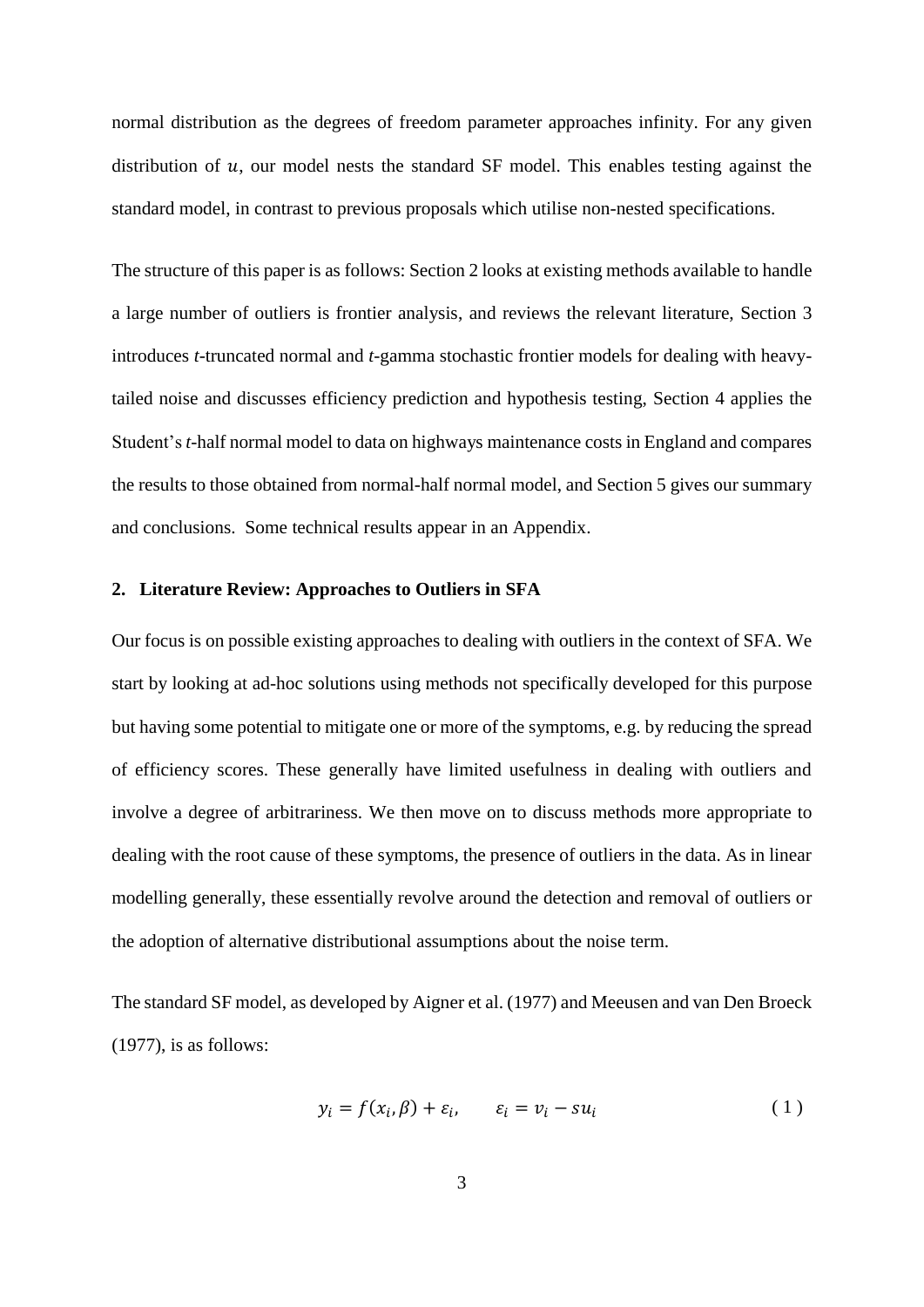Where the subscript *i* denotes the observation,  $y$  is the dependent variable,  $x$  is a vector of independent variables, and  $\varepsilon$  is an error term with two components. The noise component,  $v$ , follows a symmetric distribution centred at zero, and the inefficiency component,  $u$ , is drawn from a one-sided distribution, and in the production case  $s = 1$ , while in the cost case  $s = -1$ . Many alternative distributions have been proposed for  $u$ , for example the half normal or exponential (Aigner et al., 1977), truncated normal (Stevenson, 1980), or gamma (Greene, 2003) distributions. In comparison,  $\nu$  is almost always assumed to follow a normal distribution, although both distributional assumptions are crucial with regards to the both the robustness of the parameter estimates to outliers and the decomposition of the estimated residual into noise and inefficiency.

Concerning robustness to outliers, it is worth pointing out that one of the original motivations behind SFA as an alternative to OLS—which after all yields unbiased estimates of the frontier parameters apart from the intercept—was to obtain estimates that are more robust to skewness of the residuals caused by inefficiency. Indeed it was not until the Jondrow et al. (1982) paper that a method of obtaining observation-specific predictions of efficiency was introduced. On the decomposition of the residuals, obtaining these observation-specific efficiency scores proceeds by making some prediction of u based on the conditional distribution of  $u_i | \varepsilon_i$ . Dropping the subscript *i*, this is given by

$$
f(u|\varepsilon) = \frac{f_v(\varepsilon + su)f_u(u)}{f_\varepsilon(\varepsilon)}
$$
 (2)

where  $f_\nu$  and  $f_u$  are the probability density functions of  $\nu$  and  $u$  respectively, and  $f_\varepsilon$  is the probability density function of the composed error derived as the convolution of the two error components. The usual approach to efficiency prediction is to use the mean of this distribution according to  $\exp[-E(u|\varepsilon)]$  (Jondrow et al., 1982) or  $E[\exp(-u|\varepsilon)]$  (Battese and Coelli, 1988).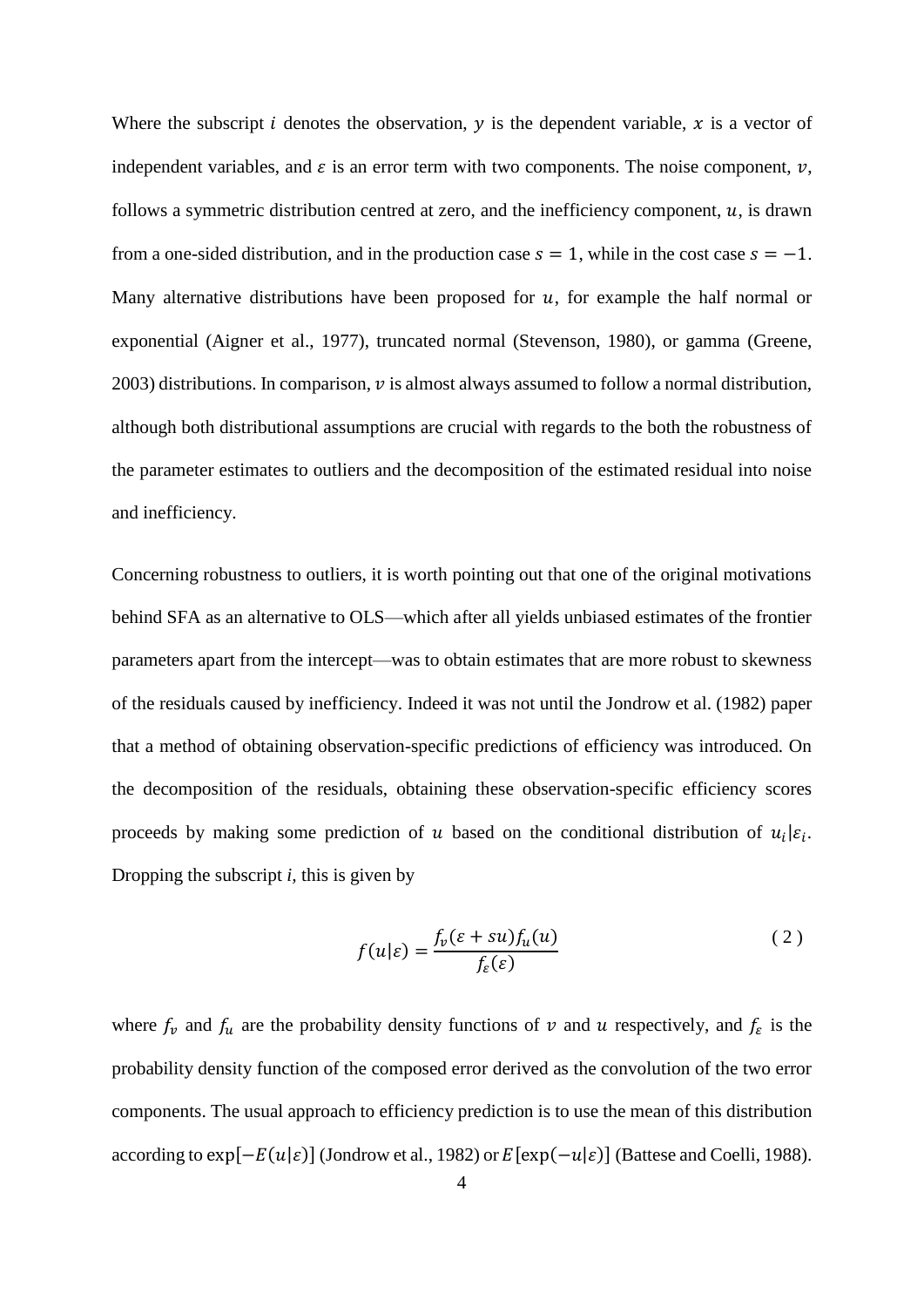Clearly, any efficiency prediction derived in this way will depend upon the distribution not only of u but also of v: Wang and Schmidt (2009) derive the distribution of  $E(u|\varepsilon)$  in the normal-half normal case, and show that it approaches  $f_u(u)$  only as  $VAR(v) \rightarrow 0$ , and  $E(u)$  as  $VAR(v) \rightarrow \infty$ . The conditional mean predictor is therefore a shrinkage of u towards its mean with the degree of shrinkage depending upon the distribution of  $\nu$ .

Given that the presence of outliers, where these are attributed to noise rather than inefficiency, implies a leptokurtic—i.e. thick tailed—noise distribution, the normal distribution usually assumed for  $\nu$  is inappropriate since it is mesokurtic—i.e. neither thin or thick tailed—for any given parameter values. Intuitively, we would therefore expect outliers in the data to result in an exaggerated spread of efficiency scores for two reasons: first, because of an inflated estimate of the scale of the distribution of  $u$ , and second because of insufficient shrinkage of  $u$  towards its mean, especially at the extremes. That is to say, if leptokurtosis in the noise term due to outliers is not taken into account, residuals will be attributed disproportionately to inefficiency rather than noise, particularly in outlying observations. This motivates the development of alternative SF models that can accommodate outliers.

# **2.1. Alternative Efficiency Distributions and Predictors**

<span id="page-4-0"></span>Given an apparently implausible distribution of efficiency predictions, an obvious option is to adopt an alternative assumption about the distribution of inefficiency. For example, adopting an inefficiency distribution with thinner tails—or perhaps a truncation of the tail, as proposed by Lee (1996), Almanidis et al. (2014) and others—should intuitively result in a narrower spread of efficiency predictions by attributing outliers to noise to a greater extent. Clearly, however, if the real problem is outliers in the data, then the effectiveness of this solution will be limited since there will be not enough shrinkage at the tails. Nor does this workaround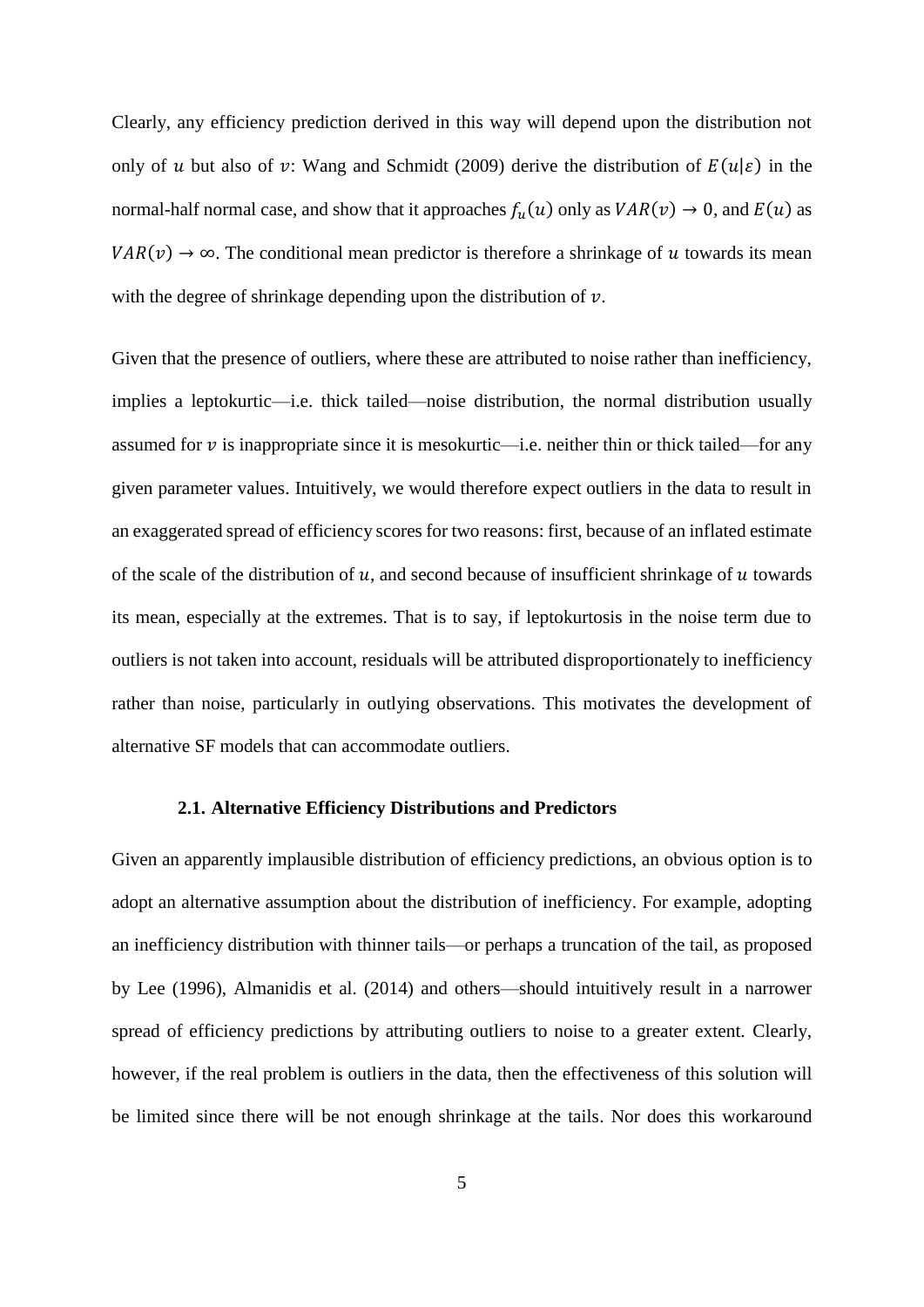address the problem of imprecise parameter estimation, and if anything we may be driven to estimate a model in which both the inefficiency and noise distributions are inappropriate.

An even more arbitrary approach would be to adopt an alternative efficiency predictor postestimation. The two alternatives proposed by Jondrow et al. (1982) are the mean and mode of the distribution of  $u|\varepsilon$ , with the former the most commonly used in the applied literature. When the distribution of  $u$  is skewed in the expected direction—i.e. positively in the cost case and negatively in the production case—the conditional mode predictor yields predictions of efficiency that are higher for the most efficient DMUs, but practically the same for the most inefficient DMUs. There is therefore a trade-off with the conditional mode predictor, between obtaining what might appear to be more reasonable efficiency predictions for the most efficient firms via the conditional mode predictor, and expanding the range of efficiency predictions to be even more unreasonable. Adopting alternative predictors therefore does not seem to be a satisfactory solution.

Another approach would be to qualify the point predictions of efficiency with prediction intervals: Horrace and Schmidt (1996) and Bera and Sharma (1999) propose using the quantile function for the distribution of  $u|\varepsilon$ . However Wheat et al. (2014) note that this does not necessarily yield minimum a width interval, which they derive for the normal-half normal model. When the estimated scale of the inefficiency distribution is inflated by outliers, the distribution of  $u | \varepsilon$  will have a high variance, and therefore the range of probable values will be wide. However, this really just serves to highlight the problem, and of course the prediction interval will include values even less plausible than the point prediction. A better solution would therefore to be to obtain a better estimate of the scale of the distribution of  $u | \varepsilon$  by taking outliers into account.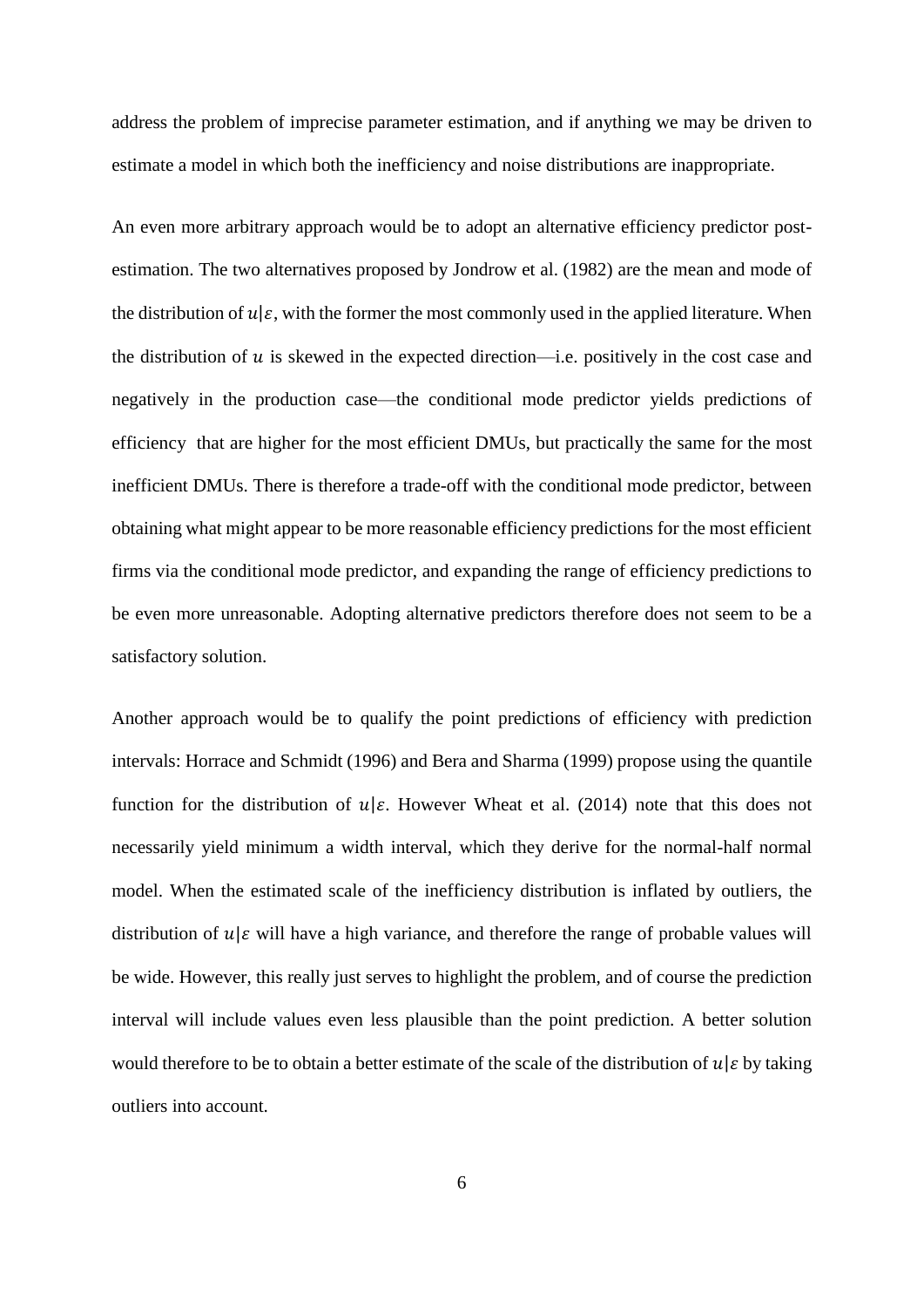#### **2.2. Heteroskedastic SF Models**

<span id="page-6-0"></span>Outliers may be thought of as a result of heteroskedasticity in one or both error components, with a small proportion of errors having higher variance. Therefore one way of mitigating the impact of outliers is to allow for heteroskedasticity. A number of heteroskedastic SF models have been introduced, although these have tended to focus on heteroskedasticity in  $u$ : the general approach is to modify the standard SF specification so that the variance or standard deviation of  $u$  is modelled as a function of a vector of covariates, as proposed by Reifschneider and Stevenson (1991), Caudill and Ford (1993) and Caudill et al. (1995).

Clearly, however, we would not want outliers to be picked up as heteroskedasticity in  $u$ , since the estimated variance of  $u$  for outlying observations would still be inflated. The application of these models is usually to capture the relationship between a set of covariates and efficiency, similar to the Battese and Coelli (1995) specification in which they enter the pre-truncation mean of a truncated normal inefficiency distribution; Wang (2002) combines these two approaches. Rather, we want to allow for heteroskedasticity in  $v$ : Hadri (1999) generalised the Caudill et al. (1995) heteroskedastic stochastic frontier model by allowing for heteroskedasticity in both error components. It would be straightforward, therefore, to estimate a model with heteroskedasticity in  $\nu$ .

In general, however, the difficulty with using heteroskedastic SF models to control for the presence of outliers is that this would require an appropriate indicator variable for identifying outlying observations, which would have to be identified either on some arbitrary ex-post basis, or on the basis of established techniques for the detection of outliers, in which case it may be better to simply exclude the observations.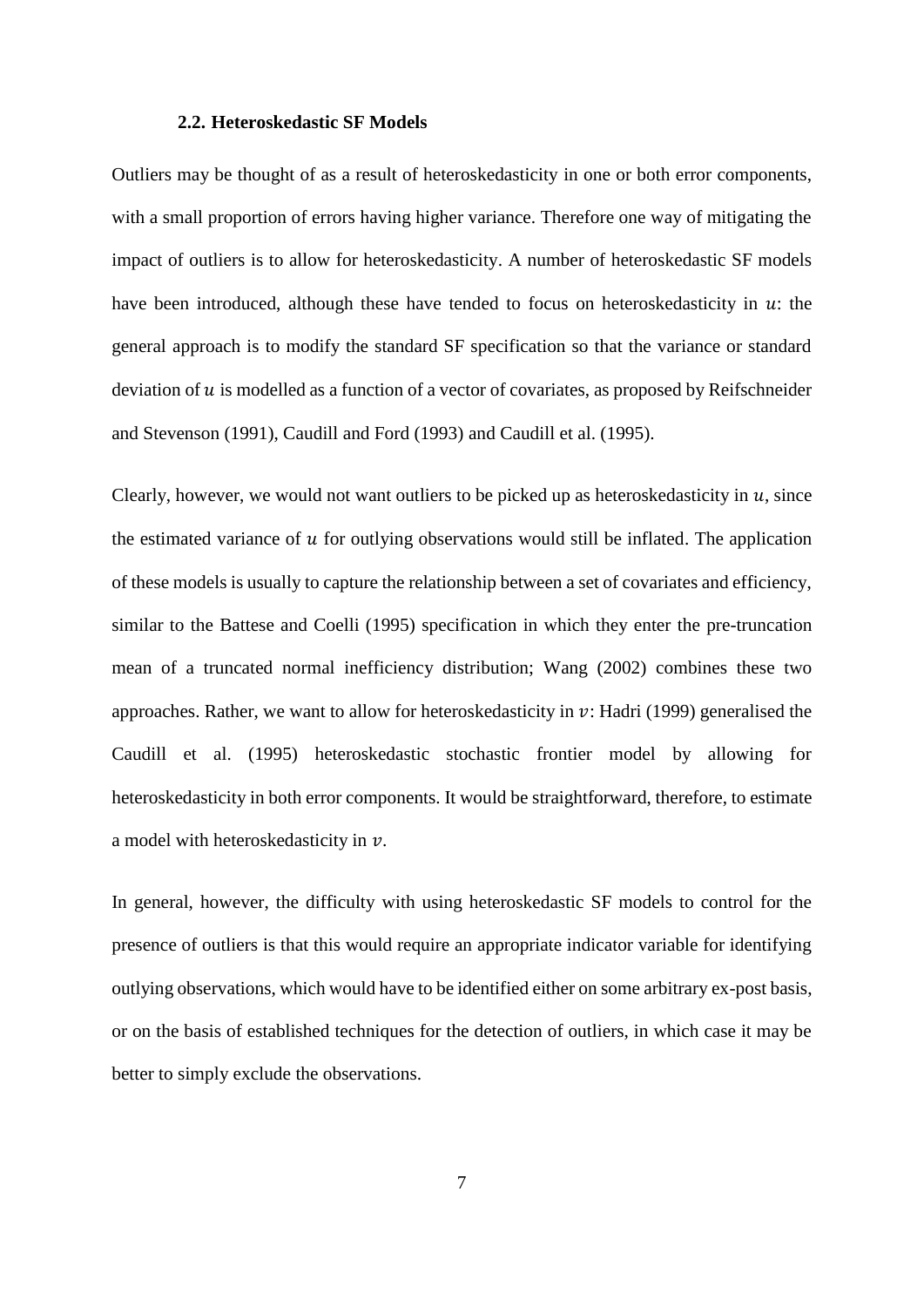#### **2.3. Outlier Detection and Removal**

In general, one simple approach to outliers is to exclude them from the analysis. This, however, requires that appropriate criteria are used to identify which observations are outlying and therefore candidates for removal. Many competing criteria exist. One approach is to exclude observations that have a disproportionate effect on parameter estimates. In the context of OLS, Cook (1977) proposed a measure of the influence of an individual observation on the parameter estimates, known as Cook's distance. A similar measure sometimes used for the same purpose is the Mahalanobis distance (Mahalanobis, 1936). However, while these measures provide an indication of the influence of an observation, the cut-off beyond which an observation should be removed is arbitrary and involves uncertainty which is not reflected in subsequent modelling.

The biggest drawback of these methods in the current context, however, is that they may not be appropriate in the case of skewness of the composed error. Cook's Distance explicitly assumes normally distributed errors, while in SFA the distribution of the composed error depends upon the distribution of  $\nu$  and  $\mu$ : in the normal-half normal case, the composed error has a skew normal distribution (Azzalini, 1985), and in the normal-exponential case it follows what is known as an exponentially modified Gaussian distribution (Grushka, 1972), for example. As such, these distributions are more robust to outliers in one direction than the other, and the derivation of some analogous measure of leverage taking this into account would inevitably be bound up with one's distributional assumptions.

## **2.4. Alternative Noise Distributions**

Another potential method of dealing with outliers is to change the distributional assumptions about the error term such that the model is more robust to the existence of outliers. As discussed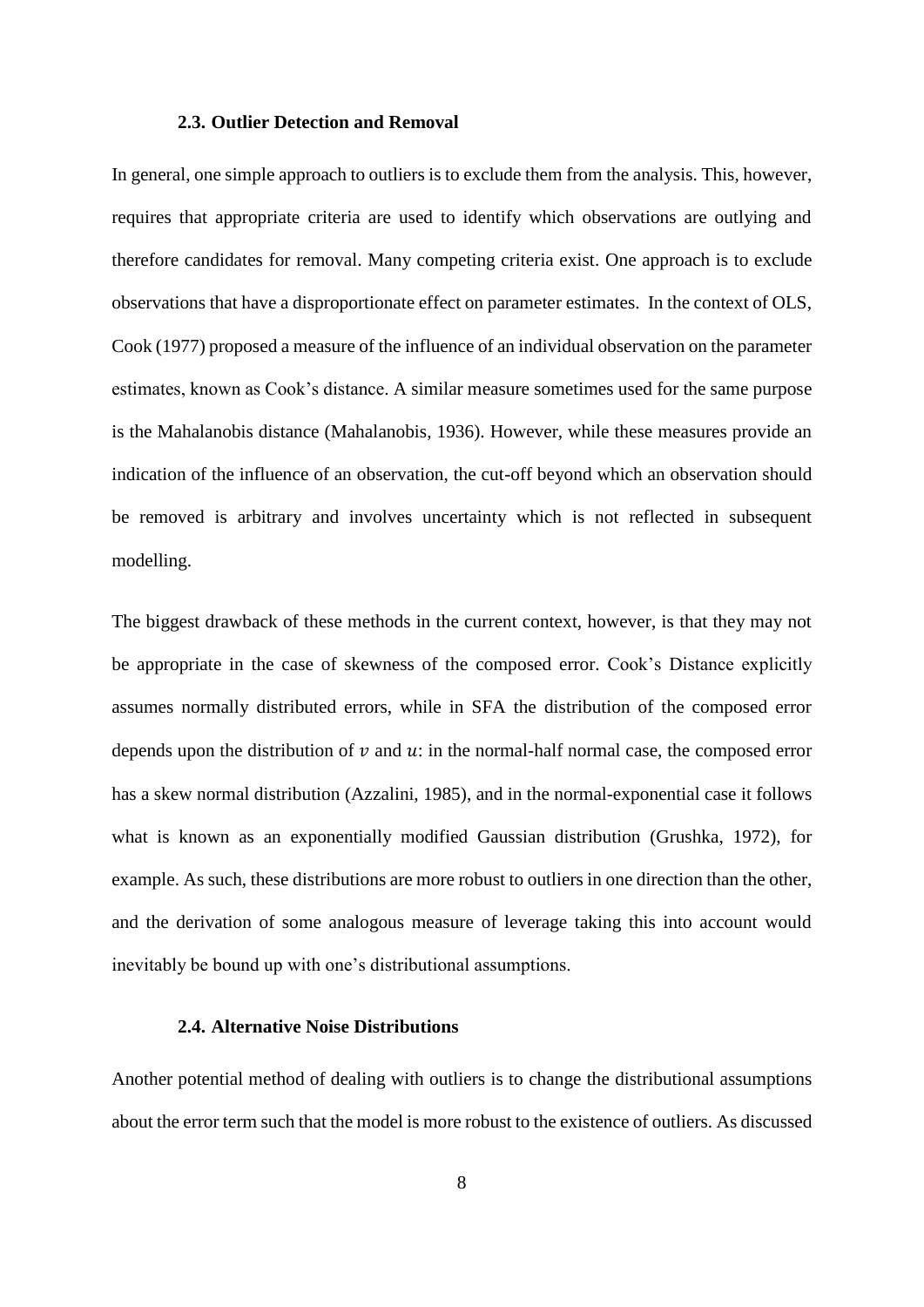in Section [2.1,](#page-4-0) we should change the distributions of  $\nu$  specifically, rather than  $u$ . In principle, any distribution that is symmetric, centred around zero and unimodal is an appropriate candidate for the distribution of  $v$ , and although far more attention has been paid in the literature to the distribution of  $u$ , several such alternatives have been suggested.

Outside of the SF literature, Lange et al. (1989) suggest the use of the Student's *t* distribution for the error terms as a robust alternative to OLS. Lange and Sinsheimer (1993) discuss estimation when errors are drawn from the logistic, slash, *t*, and contaminated normal distributions: note that the latter is simply the mixture of two normal distributions as described in Section [2.2.](#page-6-0) All of these distributions have heavier tails than the normal distribution, and therefore offer greater robustness to outliers.

In the context of SFA, Tancredi (2002) proposes a model in which  $\nu$  is drawn from a  $t$ distribution and u from a half *t* distribution—i.e. the left truncation of a Student's *t* distribution at zero—resulting in a skew *t* distribution for the composed error, and shows that the distribution of  $u | \varepsilon$  becomes flat as  $s \varepsilon \to \infty$  and therefore the uncertainty associated with efficiency predictions increases. In contrast, as  $s\epsilon \to \infty$  in the normal-half normal case the distribution of  $u | \varepsilon$  becomes concentrated around zero, implying full efficiency; the *t*-half *t* model therefore deals with outliers in a more satisfactory way. The author also notes that, since the *t* distribution approaches the normal distribution as the degrees of freedom parameter approaches infinity, the model nests the normal-half normal model. The model is applied to the Christensen and Greene (1976) data set on US electric utilities, and  $E[\exp(-u|\varepsilon)]$  and  $VAR[exp(-u|\varepsilon)]$  are compared to those from the normal-half normal model. These are shown to behave very differently, with the efficiency predictions from the *t*-half *t* model having a smaller range and being nonlinear in relation to  $s\epsilon$ , declining for large values of  $s\epsilon$  as the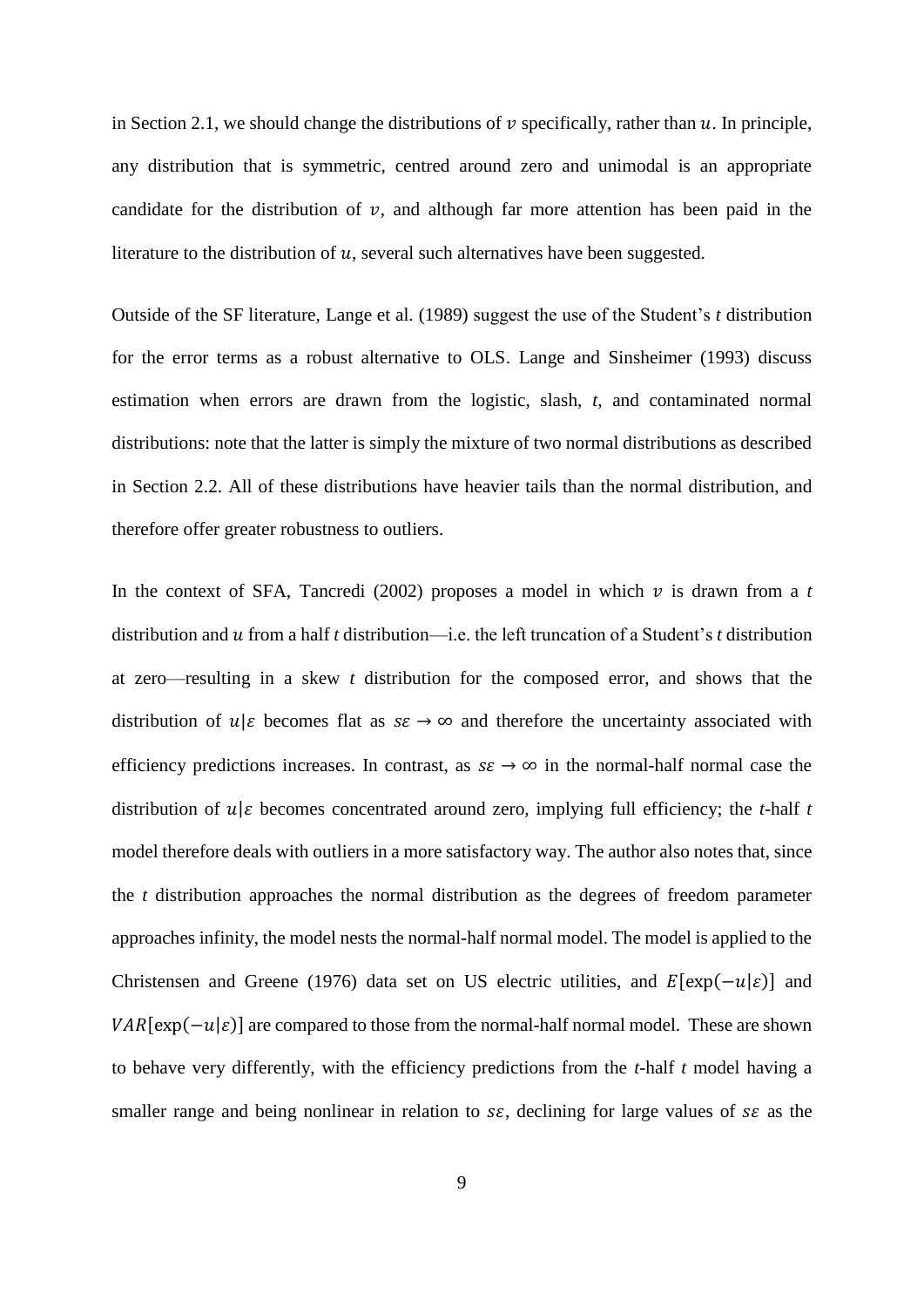variance of the distribution of  $u | \varepsilon$  increases in line with the author's findings on the limiting distribution. Tchumtchoua and Dey (2007) study the *t*-half *t* model in a Bayesian setting.

Nguyen (2010) introduces two additional alternative heavy tailed distributions for  $v$ : the Laplace distribution and the Cauchy distribution: the latter is paired with both half Cauchy and truncated Cauchy distributions—i.e. the left truncation at zero of a Cauchy distribution with means at zero and freely estimated, respectively—while the former is paired with an exponential distribution for  $u$ . The Cauchy distribution is potentially problematic since its mean, variance and higher order moments are undefined. This is also the case for the skew Cauchy distribution (Arnold and Beaver, 2000), for which only fractional moments exist. Despite this, the author is able to derive  $exp[-E(u|\varepsilon)]$  for the Cauchy-truncated Cauchy and Cauchy-half Cauchy models and applications are shown in Gupta and Nguyen (2010).

The Laplace distribution also presents possible issues, given that it has a cusp at the mean and hence a non-differentiable point in the likelihood function. Standard results for consistency and asymptotic normality of maximum likelihood (ML) estimates do not apply. The usefulness of the Laplace-exponential model derived by Nguyen (2010) is also limited by simplifying assumptions the author makes in its derivation, specifically that the scale parameters for  $\nu$  and  $u$  in the Laplace-exponential model are the same. Nevertheless, Horrace and Parmeter (2015) derive Laplace-truncated Laplace and Laplace-exponential SF models without such restrictions (The left truncation of a Laplace distribution at or above zero results in an exponential distribution). The authors show that when the variance in  $u$  is zero, the estimator of the model reduces to the least absolute deviations (LAD) estimator. That a regression with Laplace errors minimises absolute deviations has previously been noted by Keynes (1911). The distribution of  $u|\varepsilon$ , and hence any efficiency prediction, is constant for positive values of s $\varepsilon$ .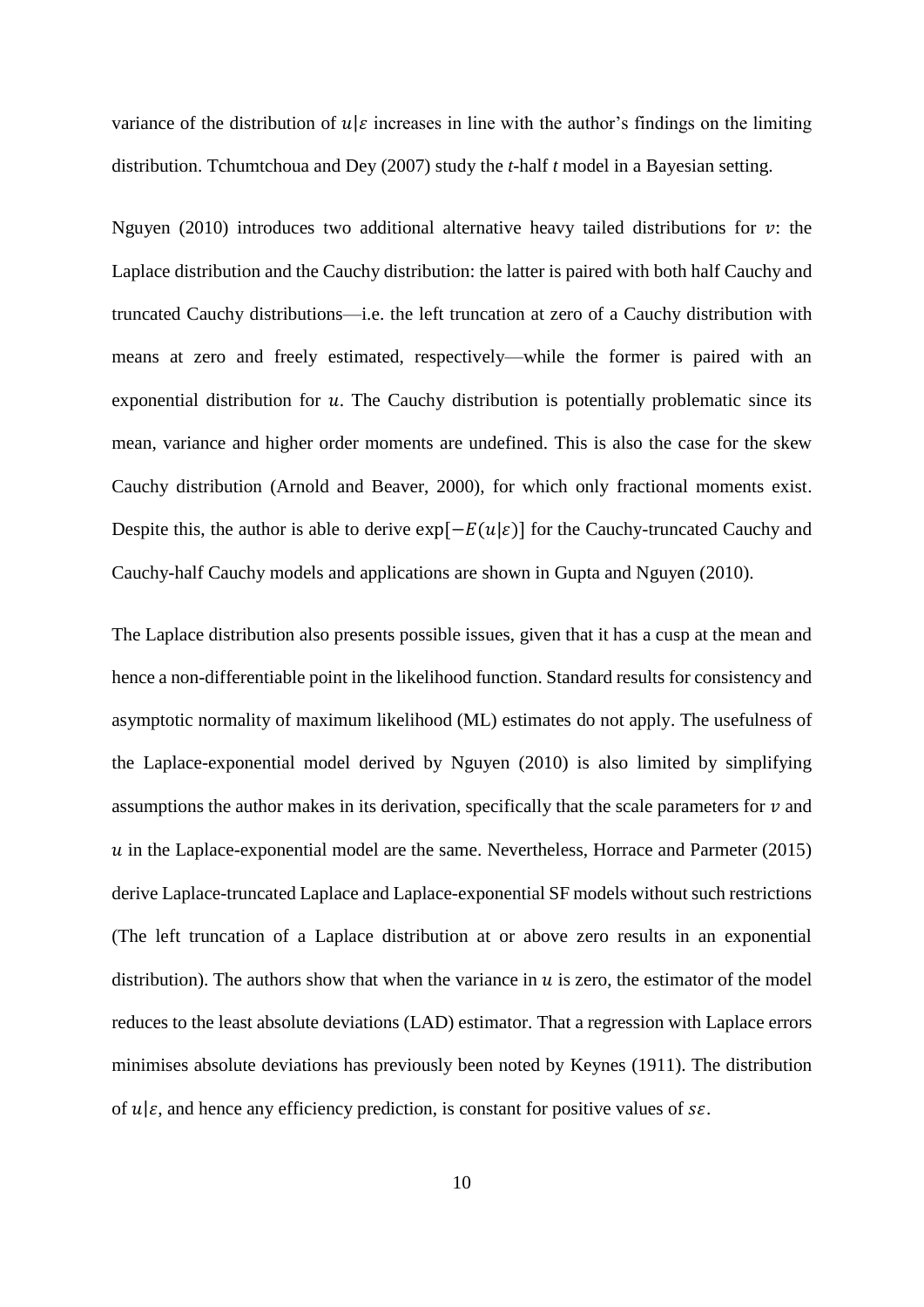The models above each perform better than the standard SF model in the presence of outliers because of their use of heavy tailed distributions of  $\nu$ . However, in addition to the specific issues identified above, a drawback of each of the models is that they assume that the distribution of u is a left truncation of the distribution of v, since this makes it possible to derive a closed form expression for the log-likelihood – see Proposition 9 of Azzalini and Capitanio (2003), which gives the density function for sum of one random variable and the absolute value of another random variable when both random variables follow the same elliptical distribution. While simplifying derivation and estimation of the model, this limits comparability to the standard SF model. A preferable approach would be to combine a heavy tailed distribution of  $\nu$  with any of the canonical distributions for  $u$ , e.g. half normal or exponential.

This shortcoming is addressed by Stead et al.  $(2017)$ , who propose a model in which  $\nu$  follows a logistic distribution and  $u$  follows, e.g. a half normal or exponential distribution. They estimate a logistic-half normal SF model using maximum simulated likelihood and data on English local authorities' road maintenance costs. The authors show that the model results in a smaller estimate for  $VAR(u)$  and yields a considerably narrower spread of efficiency scores than the normal-half normal model, with little change in  $exp[E(-u|\varepsilon)]$  for large  $|s\varepsilon|$ ; the model is therefore better at handling outliers at either end than the standard SF model.

A remaining issue is the arbitrary assumptions on the degree of kurtosis in  $\nu$  embedded in most of the above models—and therefore the extent to which there are outliers in the data—since the logistic and Cauchy distributions have excess kurtosis of 1.2 and 3 respectively, regardless of parameter values; likewise, though kurtosis is undefined for the Cauchy distribution, its shape does not depend upon parameter values. If the assumed distribution of  $\nu$  has heavier (lighter) tails than the true distribution, this will result in an underestimate (overestimate) of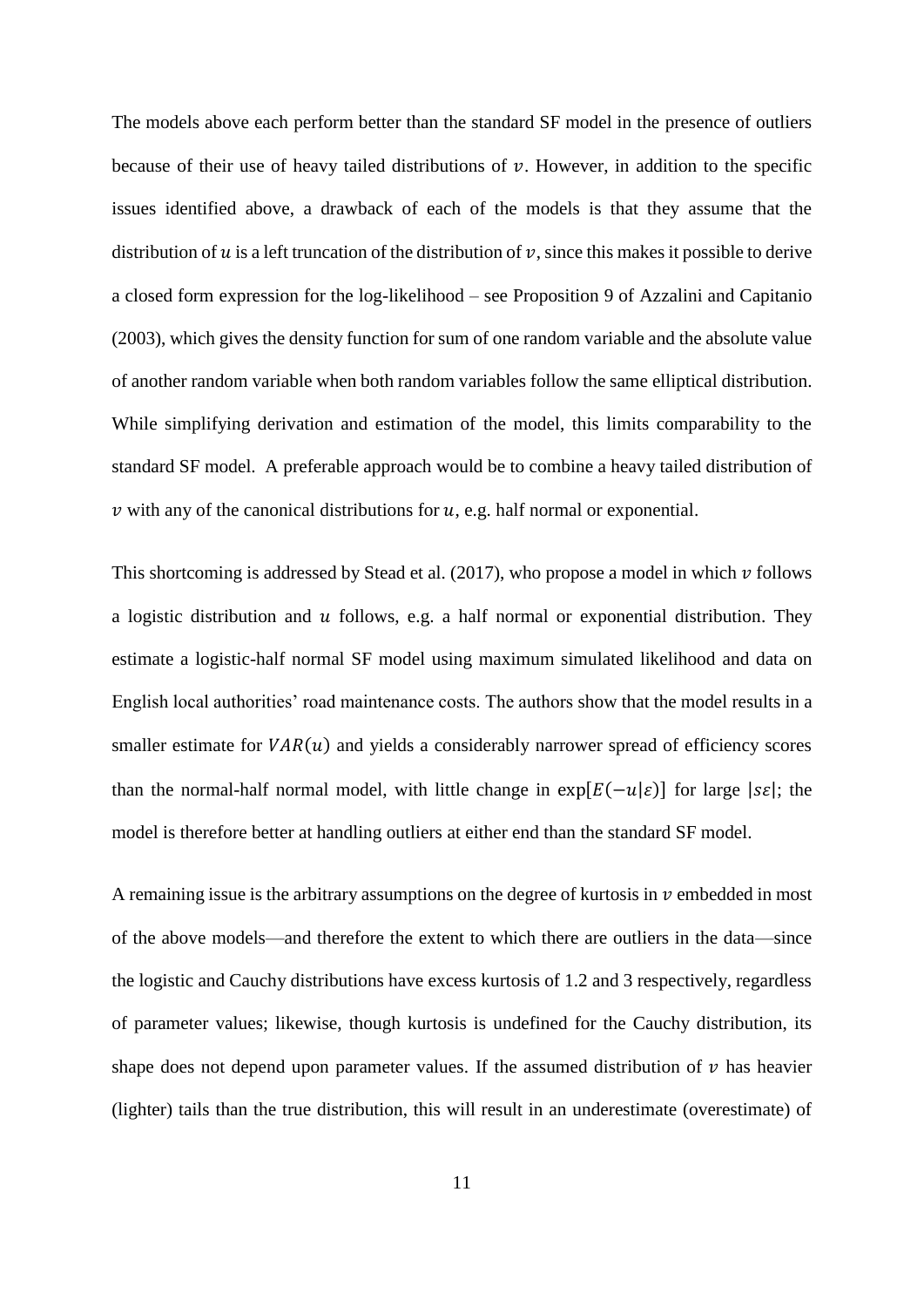the scale of u and excessive (insufficient) shrinkage of u according to  $E[\exp(-u|\varepsilon)]$  at the tails.

Ultimately, the kurtosis of  $v$  is an empirical question, and therefore we should ideally use a distribution for  $\nu$  for which kurtosis is flexible. Of the alternatives discussed above, the Student's *t* distribution, in which kurtosis depends upon the degrees of freedom parameter is ideal in this regard. A further advantage of the *t* distribution is that it nests the Cauchy distribution when the degrees of freedom parameter is equal to one and the normal distribution as it approaches infinity. By extension, an SF model with a  $t$  distribution for  $v$  nests a model in which  $\nu$  follows a Cauchy or normal distribution for any given distribution of  $\mu$ . This enables testing against these alternatives; in the latter case, we are testing against the standard SF model, which could be interpreted as a test of robustness to outliers.

Following the discussion above, we propose a robust SF model in which  $\nu$  follows a Student's *t* distribution and *u* follows some one-sided distribution, e.g. half normal or exponential. In many cases, this will result in a log-likelihood function with no closed form solution. Griffin and Steel (2007) briefly discuss how to estimate *t*-half normal, *t*-exponential, and *t*-gamma Bayesian SFA models using the WinBUGS software package—which uses Markov Chain Monte Carlo (MCMC) methods for numerical integration—and apply these to the Christensen and Greene (1976) electricity data set. But the model remains unexplored in the classical framework. We propose the use of simulation methods, as used by Greene (2003) to implement the normal-gamma model, to solve the convolution of the Student's *t* distribution and the distribution of  $\nu$  and arrive at a simulated likelihood function.

At this point it is worth mentioning a recent proposal by Hofler (2014) with a similar motivation and using similar techniques, to pair a generalised normal distribution for  $\nu$  with a half-normal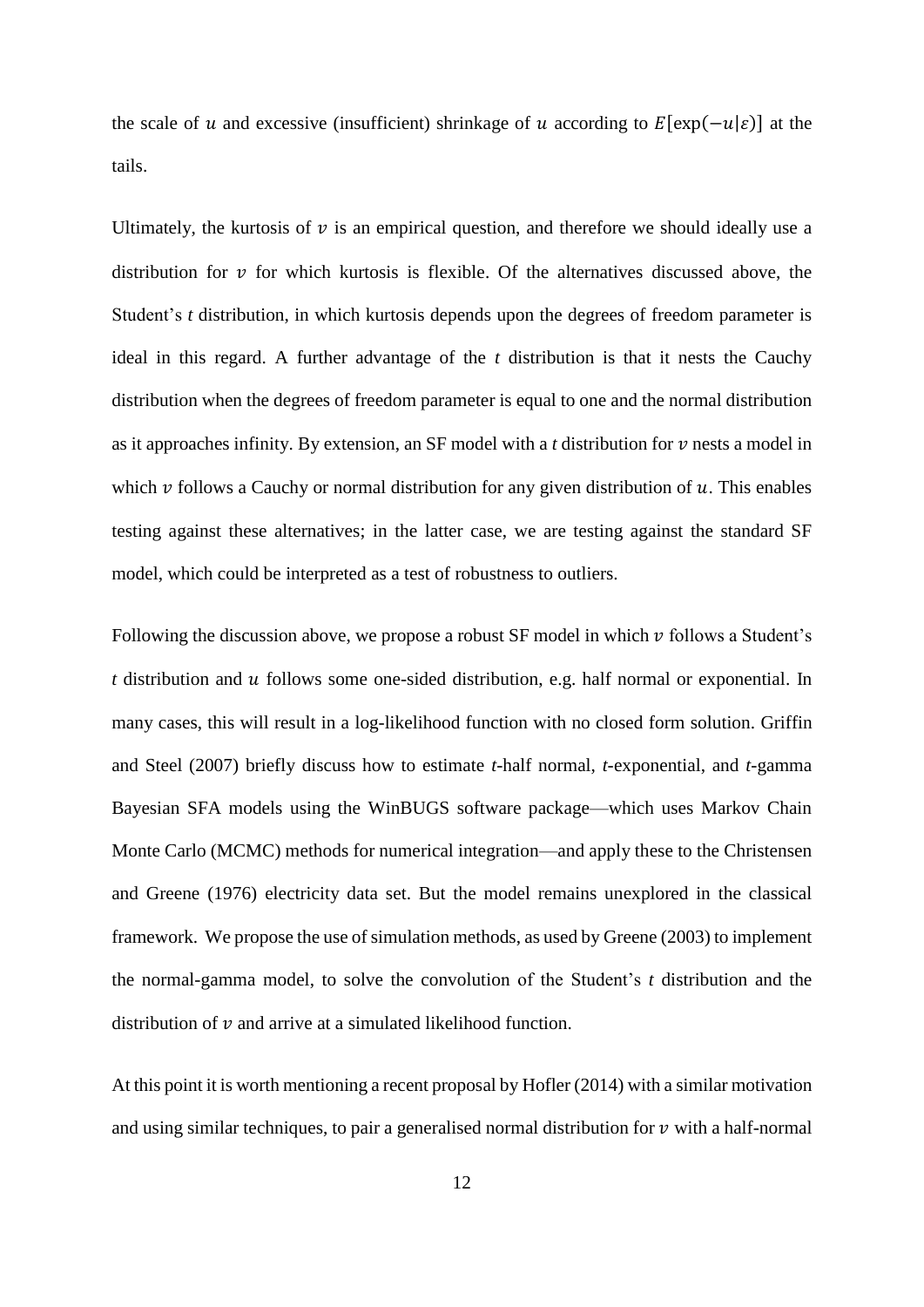distribution for  $u$ . The generalised normal distribution, introduced by Nadarajah (2005), is similar to the Student's *t* distribution in that it has a kurtosis parameter and nests the normal distribution. However, unlike the Student's *t*, the generalised normal distribution can be either leptokurtic or platykurtic when its shape parameter is lower than or greater than two, respectively; in principle, an SF model with a generalised normal distribution for  $\nu$  can therefore account not only for heavy tails but also for the converse problem of light tails, making it an attractive choice. When the kurtosis parameter is equal to one, the generalised normal distribution also nests the Laplace distribution.

However, the generalised normal distribution has several properties which hinder maximum likelihood estimation: as the thickness of the tails increases—i.e. the kurtosis parameter goes below two—the distribution acquires a cusp at the mean and as a consequence has an infinite number of continuous derivatives only when the kurtosis parameter is a positive, even integer. Otherwise, the number of derivatives is equal to the largest integer less than or equal to the kurtosis parameter. As a consequence the standard results for consistency and asymptotic normality of ML estimates only apply when the kurtosis parameter is greater than or equal to two. When the kurtosis parameter is greater than two—i.e. the distribution is thin tailed—the distribution has only finite support. We conclude that the primary advantage of using a generalised normal distribution for  $\nu$  rather than a Student's  $t$  distribution, the ability to account for thin tails in the noise term, is more than outweighed by these issues. It is difficult to imagine what might give rise to light tails in practice. To the best of our knowledge, the generalised normal-half normal model has not yet been implemented.

The following section shows the derivation of an SF model with a Student's *t* distribution for : we focus on the *t*-truncated normal and *t*-gamma models—which nest the *t*-half normal and *t*-exponential models—though extension to other distributions for  $u$  is straightforward.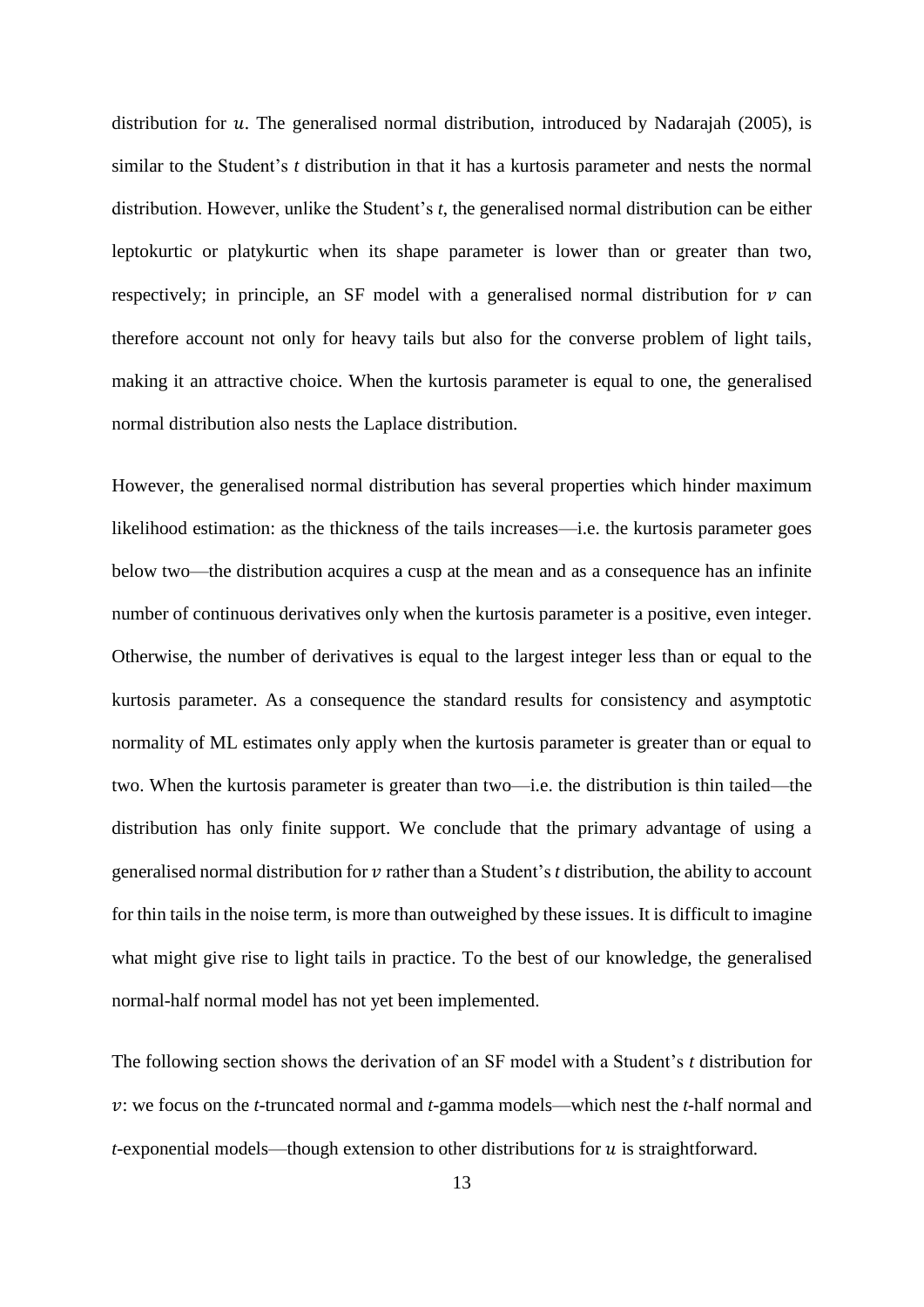#### <span id="page-13-0"></span>**3. The** *t***-Truncated Normal and** *t***-Gamma SF Models**

In this section we derive simulated log likelihood functions and efficiency predictors for the *t*truncated normal and *t*-gamma SF models, and discuss estimation and hypothesis testing. Results for the *t*-half normal and *t*-exponential models can be obtained via some simple restrictions. Extensions to other distributions of  $u$  are shown to be straightforward if the quantile function of that distribution has a closed form, while in many other cases—as with the *t*-gamma—the simulated log likelihood function becomes slightly more complex.

# **3.1. Formulation and Estimation**

In SFA, the error  $\varepsilon$  is composed of a symmetric noise component  $\nu$  and an inefficiency component  $u$  which is drawn from a one-sided distribution:

$$
\varepsilon = v - su \tag{3}
$$

where  $s = 1$  in for a production frontier and  $s = -1$  for a cost frontier. In this study, we assume that  $v$  is drawn from a non-standard *t* distribution—which includes a scale parameter  $\sigma_v$ —and that  $\nu$  is from a truncated-normal or gamma distribution. For now we shall assume the former, so that the probability density functions  $f_v$  and  $f_u$  are given by

$$
f_{\nu}(v) = \frac{\Gamma\left(\frac{a+1}{2}\right)}{\Gamma\left(\frac{a}{2}\right)\sqrt{\pi a}\sigma_{\nu}} \left[1 + \frac{1}{a}\left(\frac{v}{\sigma_{\nu}}\right)^{2}\right]^{-\frac{a+1}{2}}
$$
(4)

$$
f_u(u) = \begin{cases} \frac{1}{\sigma_u} \phi\left(\frac{u-\mu}{\sigma_u}\right) & su > 0\\ \Phi\left(\frac{\mu}{\sigma_u}\right) & su \le 0\\ 0, & su \le 0 \end{cases}
$$
 (5)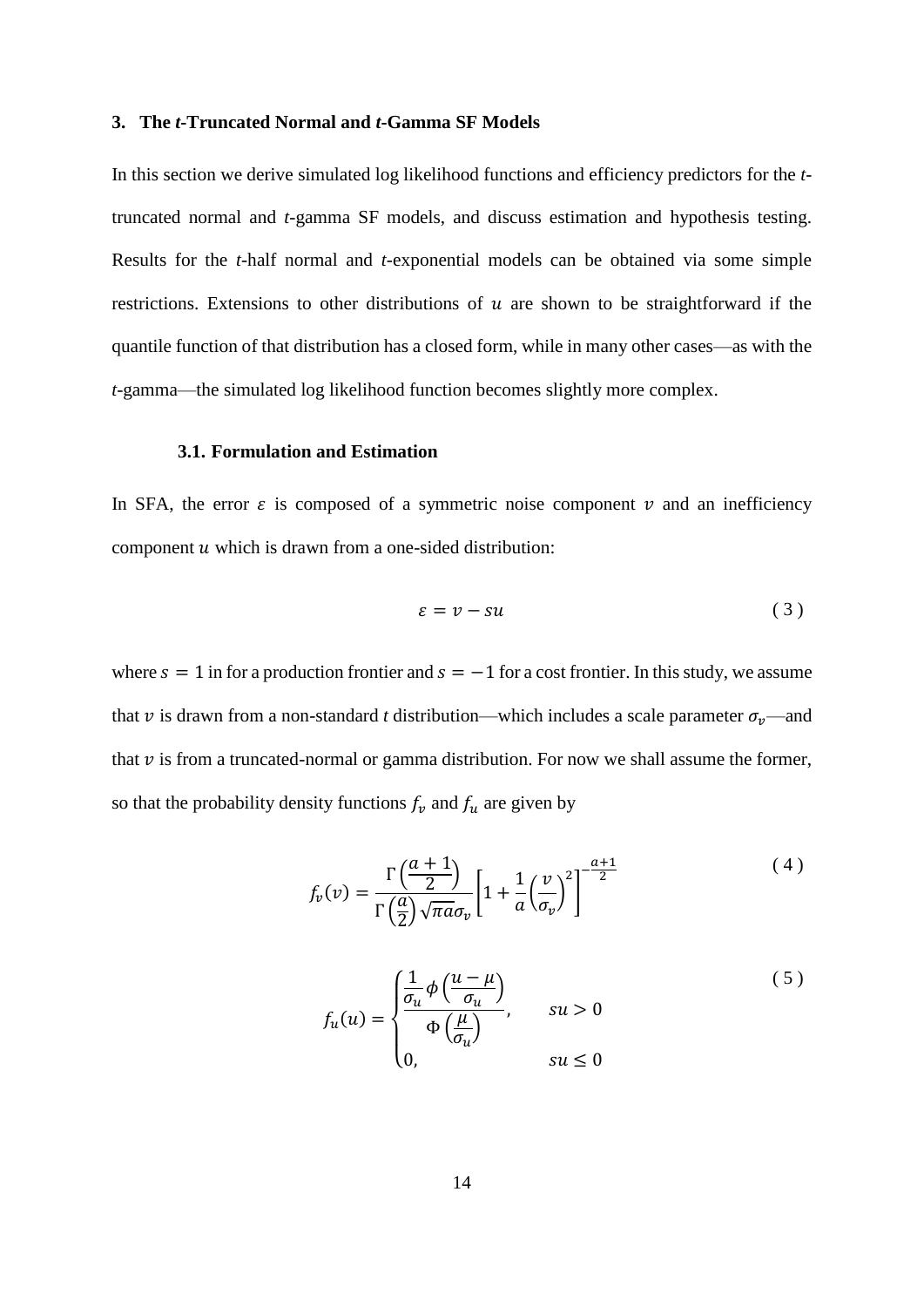where  $\mu$  and  $\sigma_u$  are the mean and standard deviation of the pre-truncation distribution of  $u$ , respectively,  $\alpha$  is a shape parameter that determines the kurtosis of the  $t$  distribution, and  $\Gamma$  is the gamma function. As noted previously, as  $a \to \infty$  the t approaches the normal distribution. Thus, our models nest the normal-truncated normal and normal-gamma models. Similarly, when  $a = 1$  we have a Cauchy distributed noise component. The joint density of  $\varepsilon$  and  $u$  is given by

$$
f_{u,\varepsilon}(u,\varepsilon) = \begin{cases} \frac{\Gamma\left(\frac{a+1}{2}\right)}{\Gamma\left(\frac{a}{2}\right)\sqrt{\pi a}\sigma_v} \left[1 + \frac{1}{a}\left(\frac{\varepsilon + su}{\sigma_u}\right)^2\right]^{-\frac{a+1}{2}} \frac{1}{\sigma_u} \phi\left(\frac{u-\mu}{\sigma_u}\right), & su > 0\\ 0, & su \le 0 \end{cases} \tag{6}
$$

The marginal density of  $\varepsilon$  is given by the convolution

<span id="page-14-0"></span>
$$
f_{\varepsilon}(\varepsilon) = \int_0^{\infty} \frac{\Gamma\left(\frac{a+1}{2}\right)}{\Gamma\left(\frac{a}{2}\right)\sqrt{\pi a}\sigma_v} \left[1 + \frac{1}{a}\left(\frac{\varepsilon + \varepsilon u}{\sigma_v}\right)^2\right]^{-\frac{a+1}{2}} \frac{\frac{1}{\sigma_u} \phi\left(\frac{u-\mu}{\sigma_u}\right)}{\Phi\left(\frac{\mu}{\sigma_u}\right)} du \tag{7}
$$

This is an integral with no closed form, meaning that it is not possible to give an analytic expression for the log-likelihood function. One solution to this problem is to use simulation to approximate the integral and arrive at a simulated log likelihood function—see Train (2003) for an introduction to maximum simulated likelihood—as proposed by Greene (2003) for the normal-gamma model and Stead et al. (2017) for the logistic-half normal model. We begin by noting that (7) is the expectation of  $f_\nu(\varepsilon + s u)$  where u is drawn from a truncated-normal distribution

$$
h(u) = E[f_v(\varepsilon + su)|u \ge 0], \qquad u \sim N(\mu, \sigma_u)
$$
 (8)

That can be estimated by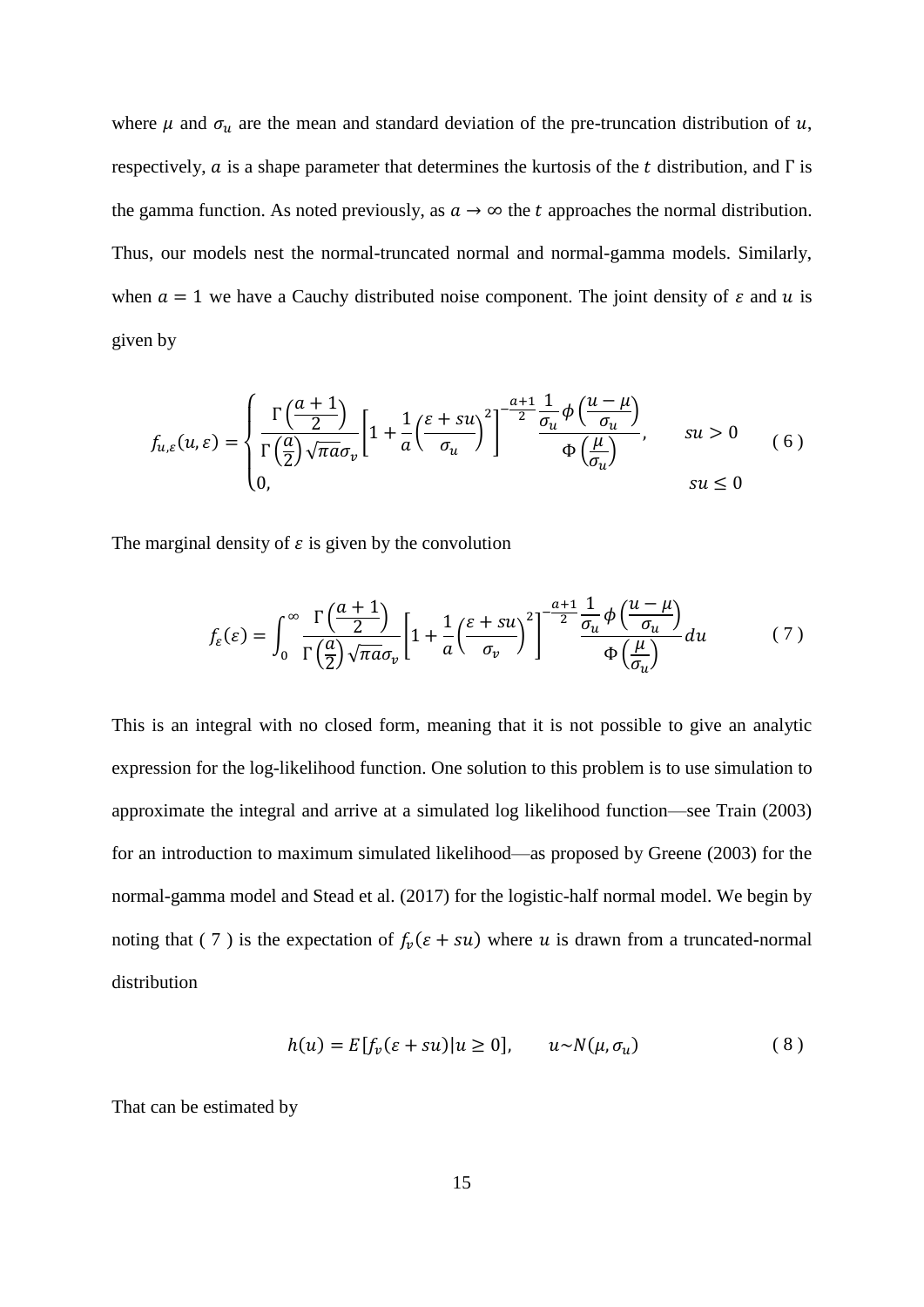<span id="page-15-1"></span>
$$
\hat{h} = \frac{1}{Q} \sum_{q=1}^{Q} f_v(\varepsilon + s u_q)
$$
\n(9)

where  $u_q$  is a draw from a truncated-normal distribution. This gives us a simulated probability density function for  $\varepsilon$ 

$$
f_{\varepsilon}(\varepsilon) = \frac{1}{Q} \frac{\Gamma\left(\frac{a+1}{2}\right)}{\Gamma\left(\frac{a}{2}\right)\sqrt{\pi a} \sigma_v} \sum_{q=1}^{Q} \left[1 + \frac{1}{a} \left(\frac{\varepsilon + s u_q}{\sigma_v}\right)^2\right]^{-\frac{a+1}{2}} \tag{10}
$$

The simulated log-likelihood function is

$$
\ln SL = -N \ln Q + N \ln \left[ \Gamma \left( \frac{a+1}{2} \right) \right] - N \ln \left[ \Gamma \left( \frac{a}{2} \right) \right]
$$

$$
-\frac{N}{2} [\ln \pi + \ln a] - N \ln \sigma_v + \sum_{i=1}^{N} \ln \sum_{q=1}^{Q} \left[ 1 + \frac{1}{a} \left( \frac{\varepsilon + su_q}{\sigma_v} \right)^2 \right]^{-\frac{a+1}{2}}
$$
(11)

This may be maximised like any conventional log-likelihood function, provided we have our draws from the truncated normal distribution. The usual method of taking draws from a nonuniform distribution is to note that the cumulative density function of a random variable follows a uniform distribution, and therefore the inverse cumulative density function, i.e. the quantile function, gives the value of a random variable as a function of a uniformly distributed random variable. We can therefore transform draws from the uniform distribution into draws from any given distribution using the quantile function of that distribution. From Geweke et al. (1997) and Greene (2003), we have the quantile function of a truncated normal random variable:

<span id="page-15-0"></span>
$$
u_{iq} = \mu + \sigma_u \Phi^{-1} \left\{ \left[ \Phi \left( \frac{t_r - \mu}{\sigma_u} \right) - \Phi \left( \frac{t_l - \mu}{\sigma_u} \right) \right] F_i + \Phi \left( \frac{t_l - \mu}{\sigma_u} \right) \right\} \tag{12}
$$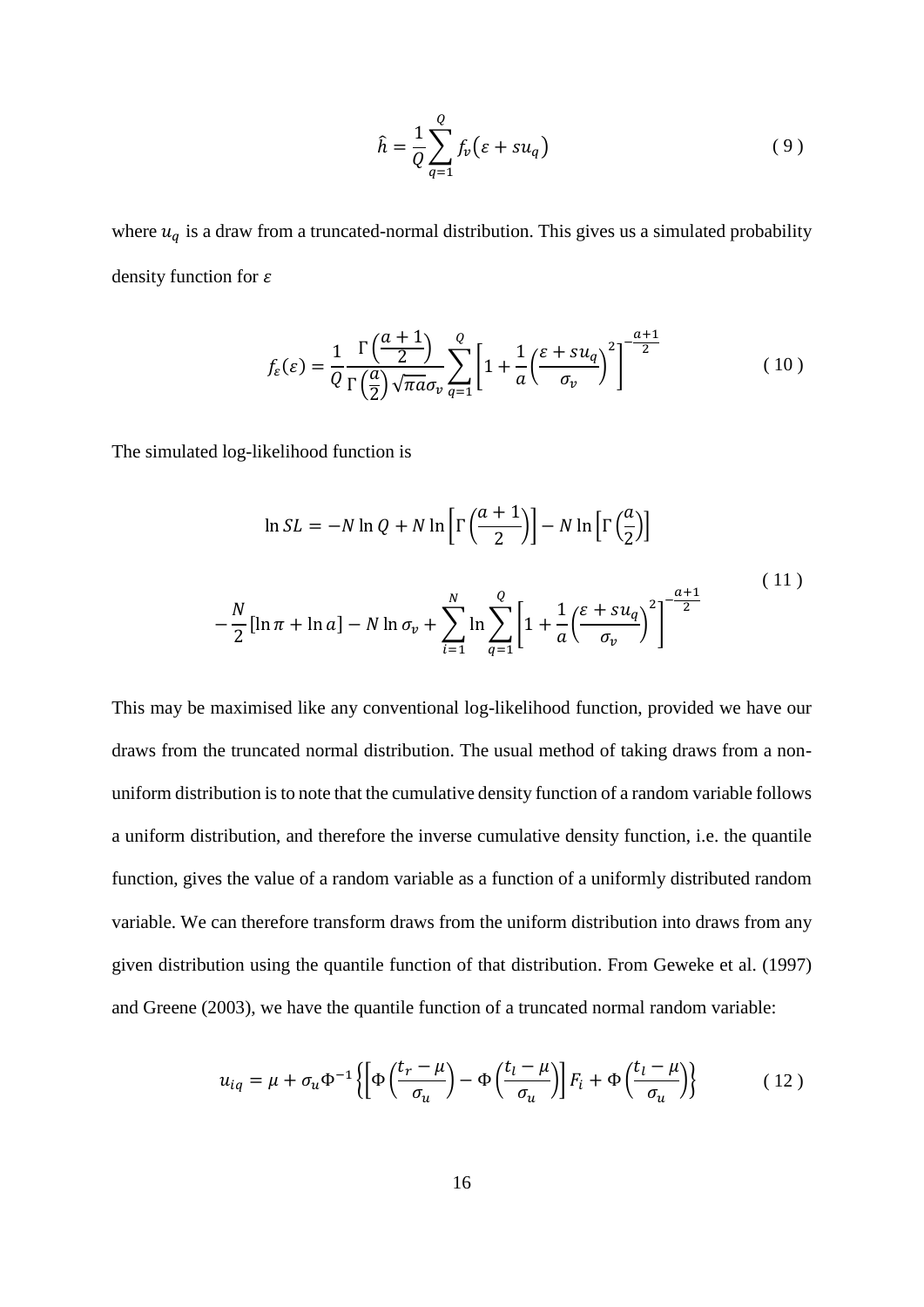Where  $t_l$  and  $t_r$  are the left and right truncation points, respectively. Since we know that  $t_l$  =  $0, t_r = \infty$ , this simplifies to

<span id="page-16-0"></span>
$$
u_{iq} = \mu + \sigma_u \Phi^{-1} \left[ 1 + \Phi \left( \frac{\mu}{\sigma_u} \right) \left( F_{iq} - 1 \right) \right] \tag{13}
$$

At this point, it is useful to note that in order to modify the model so that the one-sided error follows some other distribution, we need only change  $u_{iq}$  such that we instead obtain draws from the chosen distribution. The most obvious choices are the exponential and gamma distributions, which are the most widely used one-sided error distributions in SFA after the half normal and truncated normal. For the *t*-exponential case, we have the quantile function

<span id="page-16-1"></span>
$$
u_{iq} = -\sigma_u \ln F_{iq} \tag{14}
$$

And by substituting these into [\( 12](#page-15-0) ), we have the log-likelihood function for the *t*-truncatednormal and *t*-exponential models. Other proposed distributions for  $u$ , such as the Weibull (Tsionas, 2007) and Rayleigh (Hajargasht, 2015) distributions also have closed form quantile functions which can likewise substituted into [\( 12](#page-15-0) ). The *t*-gamma case is less straightforward in this respect, since there is no analytical expression for the inverse cumulative density function. One way to proceed, however, is to note that the convolution of a  $t$  distributed  $\nu$  and a gamma distributed u is with shape parameter b and scale parameter  $\sigma_u$  is

$$
f_{\varepsilon}(\varepsilon) = \int_0^\infty \frac{\Gamma\left(\frac{a+1}{2}\right)}{\Gamma\left(\frac{a}{2}\right)\sqrt{\pi a}\sigma_v} \left[1 + \frac{1}{a}\left(\frac{\varepsilon + su}{\sigma_v}\right)^2\right]^{-\frac{a+1}{2}} \frac{u^{b-1} e^{-\frac{u}{\sigma_u}}}{\Gamma(b)\sigma_u^b} du\tag{15}
$$

which is the expectation of  $f_\nu(\varepsilon + s u)(u/\sigma_u)^{b-1}/\Gamma(b)$  where u is drawn from an exponential distribution: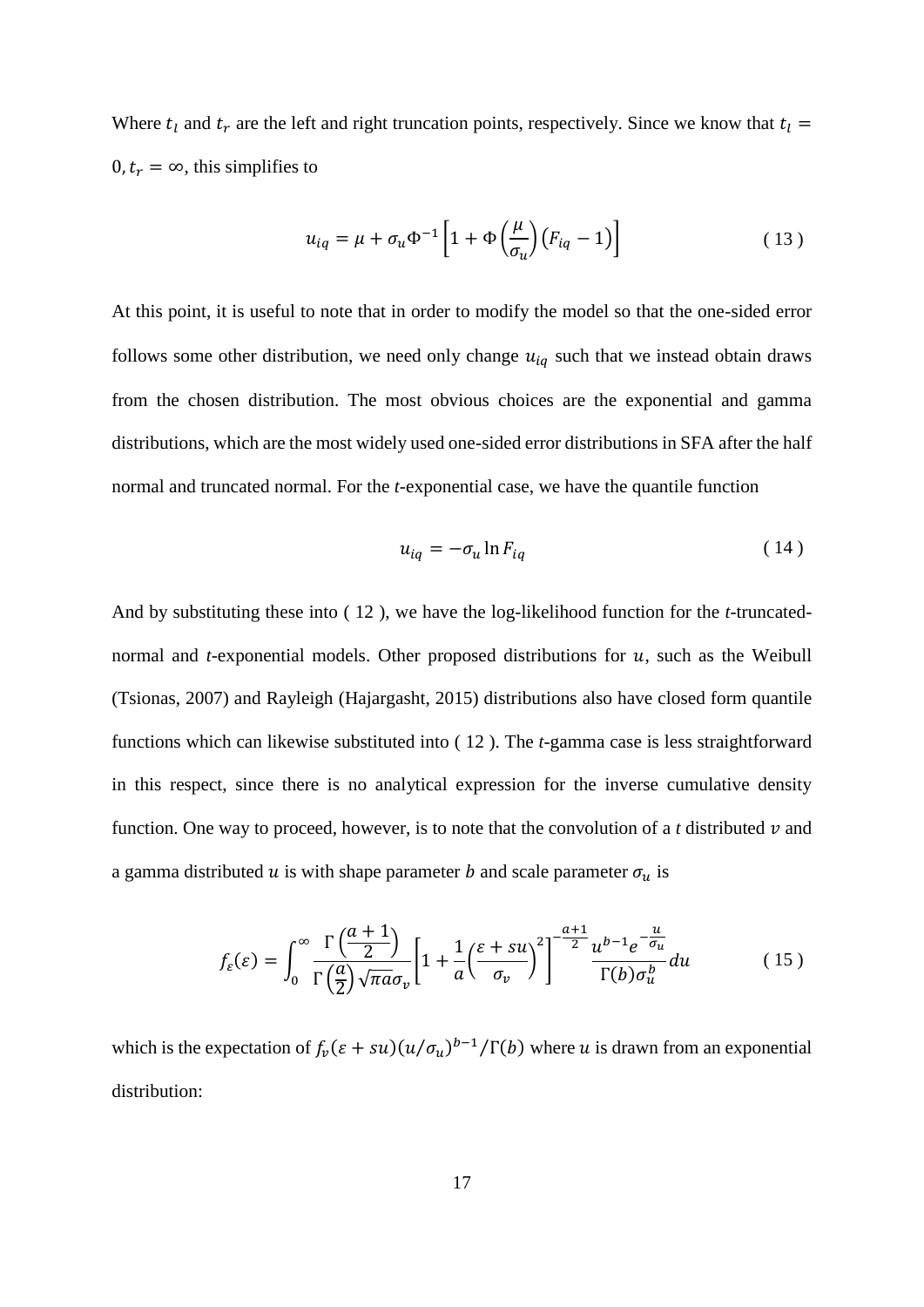$$
h(u) = E\left[\frac{f_v(\varepsilon + su)}{\Gamma(b)} \left(\frac{u}{\sigma_u}\right)^{b-1} \middle| \ u \ge 0\right], \qquad u \sim \text{Exponential}(\sigma_u) \tag{16}
$$

Following the reasoning above, therefore, we arrive at the simulated probability density function for  $\varepsilon$ :

$$
f_{\varepsilon}(\varepsilon) = \frac{\Gamma\left(\frac{a+1}{2}\right)}{\Gamma\left(\frac{a}{2}\right)\Gamma(b)\sqrt{\pi a}\sigma_v} \frac{1}{Q} \sum_{q=1}^Q \left(-\ln F_{iq}\right)^{b-1} \left[1 + \frac{1}{a} \left(\frac{\varepsilon - s\sigma_u \ln F_{iq}}{\sigma_v}\right)^2\right]^{-\frac{a+1}{2}} \quad (17)
$$

The simulated log-likelihood function is

$$
\ln SL = -N \ln Q + N \ln \Gamma \left(\frac{a+1}{2}\right) - N \ln \Gamma \left(\frac{a}{2}\right) - N \ln \Gamma(b) - N \ln \sigma_v
$$
  

$$
-\frac{N}{2} [\ln \pi + \ln a] + \sum_{i=1}^{N} \ln \sum_{q=1}^{Q} (-\ln F_{iq})^{b-1} \left[1 + \frac{1}{a} \left(\frac{\varepsilon - \sigma_u \ln F_{iq}}{\sigma_v}\right)^2\right]^{-\frac{a+1}{2}}
$$
(18)

We now have simulated log-likelihood functions for the *t*-truncated normal and *t*-gamma SFA models, and therefore also for their familiar restrictions, the t-half normal (when  $\mu = 0$ ) and *t*exponential (when  $b = 1$ ), respectively. First order conditions for maximisation in both models are given in the Appendix. One remaining issue is the method of taking random draws: we prefer to use Halton draws, which aim for good coverage of the unit interval rather than randomness, as opposed to random draws: this significantly reduces the number of draws needed to approximate the integral (see Greene (2003) for a fuller discussion).

#### **3.2. Efficiency Prediction**

As discussed in previous sections, the usual approach to generating observation-specific efficiency scores is to predict values based on the distribution of  $u | \varepsilon$ , which is given by: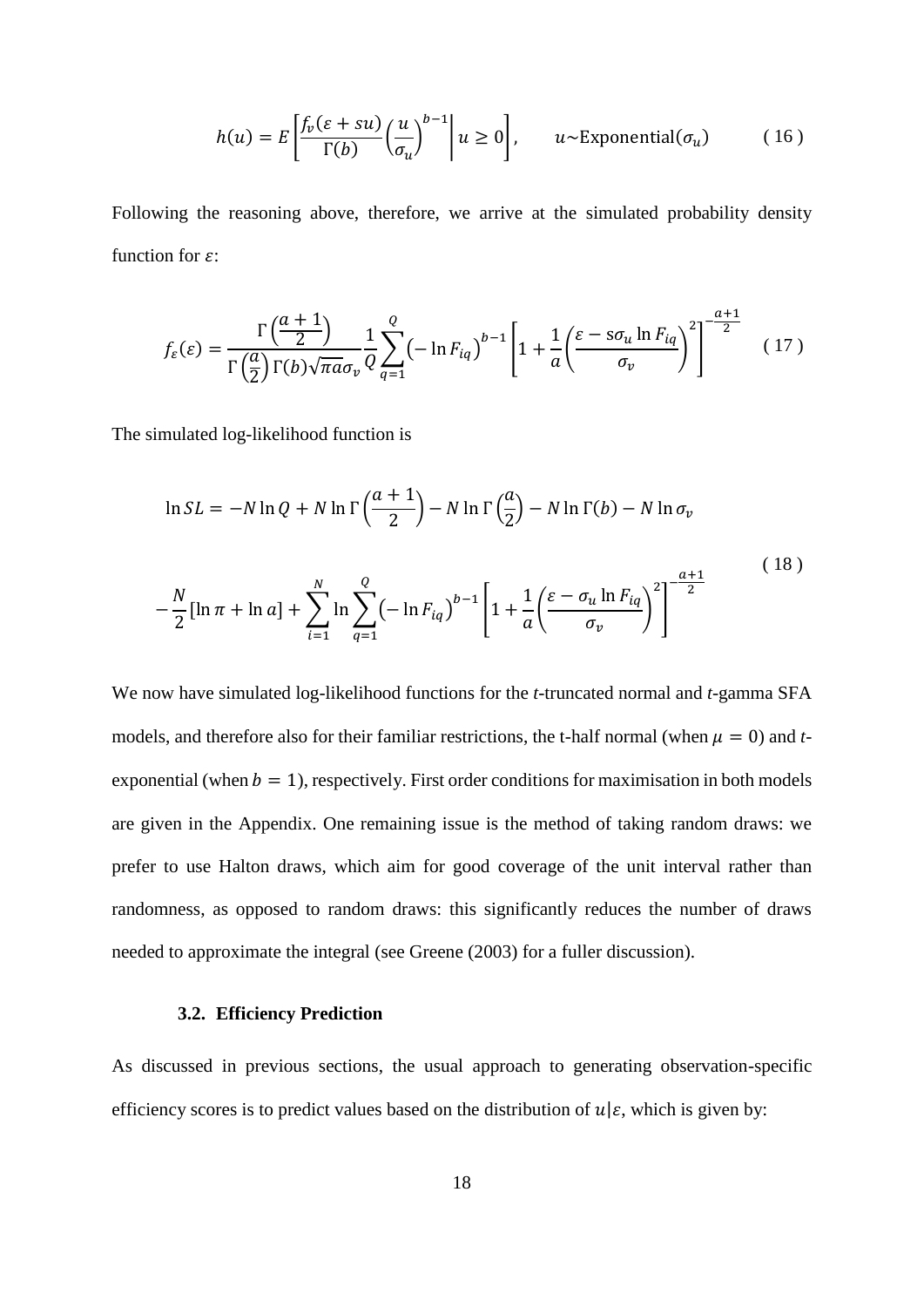$$
f(u|\varepsilon) = \frac{f_v(\varepsilon + su)f_u(u)}{f_\varepsilon(\varepsilon)}
$$
(19)

The most widely used predictors are the mean of this conditional distribution according to  $\exp[-E(u|\varepsilon)]$ :

$$
\exp[-E(u|\varepsilon)] = \exp\left[-\int_0^\infty u \frac{f_\nu(\varepsilon + su)f_u(u)}{f_\varepsilon(\varepsilon)} du\right] \tag{20}
$$

Or  $E[-\exp(u|\varepsilon)]$ :

$$
E[\exp(-u|\varepsilon)] = \int_0^\infty \exp(-u) \frac{f_v(\varepsilon + su) f_u(u)}{f_\varepsilon(\varepsilon)} du \tag{21}
$$

Note that in both cases, since  $f_{\varepsilon}(\varepsilon)$  is not a function of u, it can be moved outside the integral. Bearing in mind that  $f_{\varepsilon}(\varepsilon)$  is the convolution of  $f_{\nu}(\varepsilon + \varepsilon u)$  and  $f_{\nu}(u)$ , we therefore have

$$
\exp[-E(u|\varepsilon)] = \exp\left[-\frac{\int_0^\infty u f_\nu(\varepsilon + s u) f_u(u) du}{\int_0^\infty f_\nu(\varepsilon + s u) f_u(u) du}\right]
$$
(22)

$$
E[\exp(-u|\varepsilon)] = \frac{\int_0^\infty \exp(-u) f_\nu(\varepsilon + su) f_u(u) du}{\int_0^\infty f_\nu(\varepsilon + su) f_u(u) du}
$$
(23)

Again, for the models we are considering, none of these integrals have closed form solutions, so we approximate them via simulation. The simulated integral in the denominators of both formulae are given by [\( 10](#page-15-1) ), and the integrals in the numerators are the expectations of  $uf_v(\varepsilon + su)$  and  $exp(-u) f_v(\varepsilon + su)$  given that u is a random variable with the probability density function  $f_u(u)$ . We therefore have, with some simplifying and rearranging: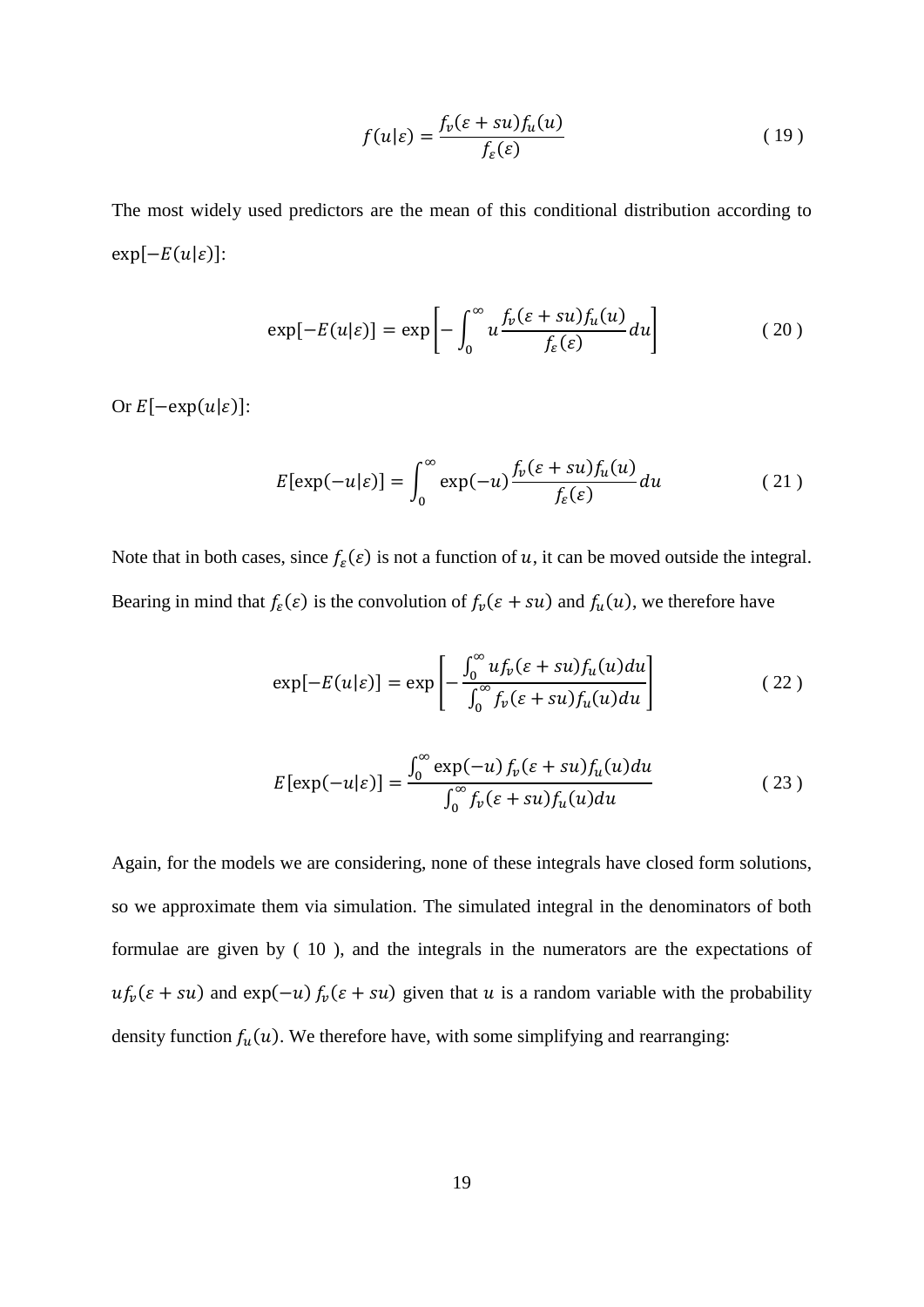$$
\exp[-E(u|\varepsilon)] = \exp\left[-\frac{\sum_{q=1}^{Q} u_q \left[1 + \frac{1}{a} \left(\frac{\varepsilon + s u_q}{\sigma_v}\right)^2\right]^{-\frac{a+1}{2}}}{\sum_{q=1}^{Q} \left[1 + \frac{1}{a} \left(\frac{\varepsilon + s u_q}{\sigma_v}\right)^2\right]^{-\frac{a+1}{2}}}\right] \tag{24}
$$

$$
E[\exp(-u|\varepsilon)] = \frac{\sum_{q=1}^{Q} \exp(-u_q) \left[1 + \frac{1}{a} \left(\frac{\varepsilon + s u_q}{\sigma_v}\right)^2\right]^{-\frac{a+1}{2}}}{\sum_{q=1}^{Q} \left[1 + \frac{1}{a} \left(\frac{\varepsilon + s u_q}{\sigma_v}\right)^2\right]^{-\frac{a+1}{2}}}
$$
(25)

where  $u_q$  is given by ([13](#page-16-0)) in the *t*-truncated normal and (14) in the *t*-exponential models, for example. These expressions become slightly more complex in the *t*-gamma case, but are derived in the same way, giving

$$
\exp[E(-u|\varepsilon)] = \exp\left[-\frac{\sum_{q=1}^{Q}(-\ln F_{iq})^{b}\left[1 + \frac{1}{a}\left(\frac{\varepsilon - s\sigma_{u}\ln F_{iq}}{\sigma_{v}}\right)^{2}\right]^{-\frac{a+1}{2}}}{\sum_{q=1}^{Q}(-\ln F_{iq})^{b-1}\left[1 + \frac{1}{a}\left(\frac{\varepsilon - s\sigma_{u}\ln F_{iq}}{\sigma_{v}}\right)^{2}\right]^{-\frac{a+1}{2}}}\right] (26)
$$

$$
E[\exp(-u|\varepsilon)] = \frac{\sum_{q=1}^{Q} (-\ln F_{iq})^{b-1} \exp(\sigma_u \ln F_{iq}) \left[1 + \frac{1}{a} \left(\frac{\varepsilon - s\sigma_u \ln F_{iq}}{\sigma_v}\right)^2\right]^{-\frac{a+1}{2}}}{\sum_{q=1}^{Q} (-\ln F_{iq})^{b-1} \left[1 + \frac{1}{a} \left(\frac{\varepsilon - s\sigma_u \ln F_{iq}}{\sigma_v}\right)^2\right]^{-\frac{a+1}{2}}}
$$
(27)

#### **3.3. Hypothesis Testing**

<span id="page-19-0"></span>As discussed previously, an attraction of the Student's *t* distribution in the current context is that it nests the normal distribution as  $a \to \infty$ , and therefore a stochastic frontier model in which  $\nu$  follows a Student's t distribution nests a model in which  $\nu$  follows a normal distribution, for any given distribution of  $u$ . This allows us to test down from a model with Student's  $t$  noise to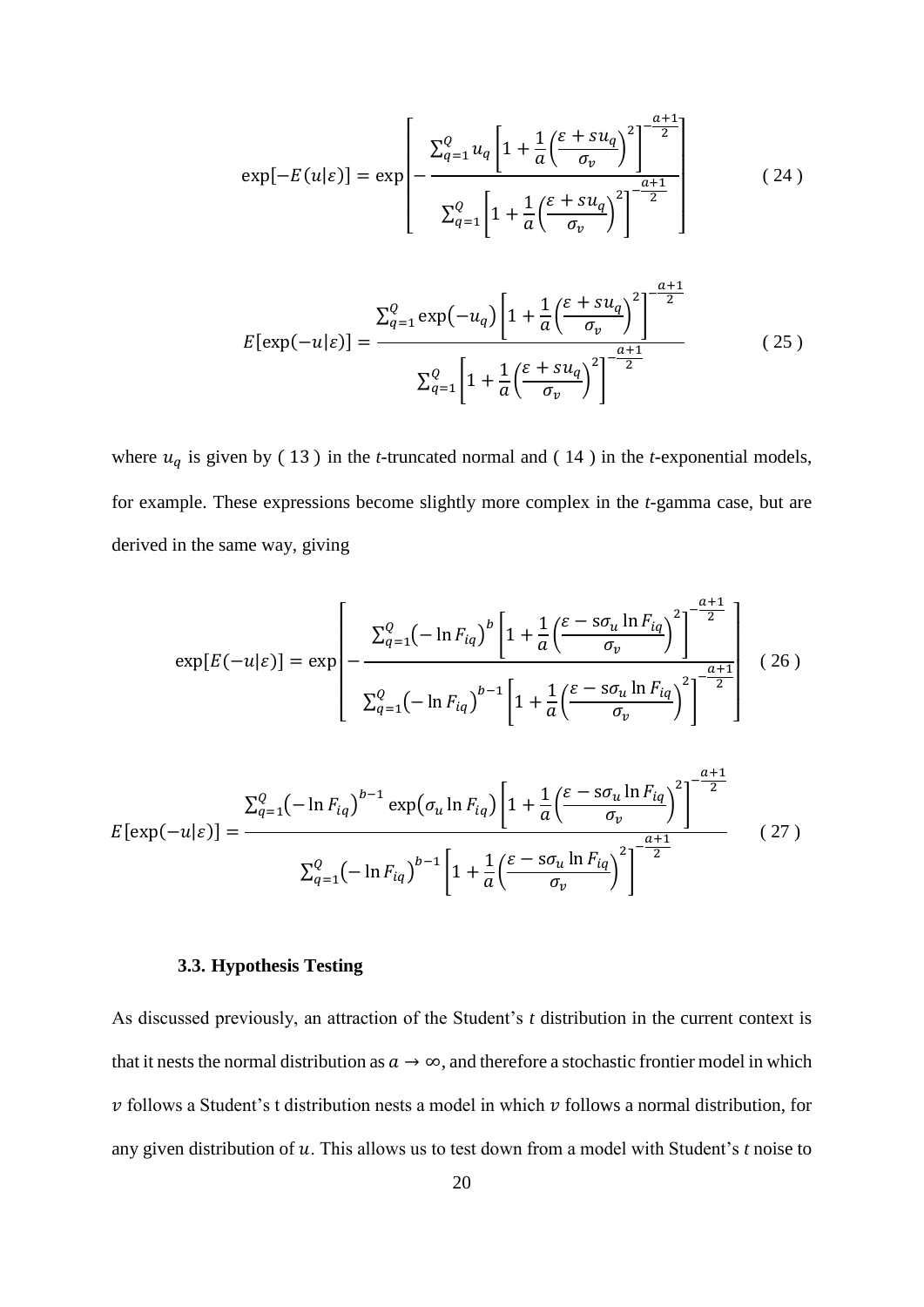a standard SF model, which could be interpreted as a testing for thick tails—or the significance of outliers in the data—and used for model selection. For this purpose, the likelihood ratio test statistic is an obvious choice. This is defined as

<span id="page-20-1"></span>
$$
LR = -2(\ln SL_A - \ln L_0) \tag{28}
$$

Where  $\ln SL_A$  is the simulated log-likelihood from the Student's *t* model and  $\ln L_0$  is the loglikelihood from the null model with normally distributed  $\nu$ . The standard result that this statistic has a limiting  $\chi^2$  distribution with degrees of freedom equal to the difference in dimensionality between the alternative and null models does not apply, since under the null hypothesis the degrees of freedom parameter  $a$  lies on the boundary of the parameter space. In such cases, Case 5 in Self and Liang (1987)—see also Case 2 in Chen and Liang (2010)—shows that the likelihood ratio statistic follows an asymptotic 50:50 mixture of  $\chi_0^2$  and  $\chi_1^2$  distributions, denoted  $\chi^2_{1:0}$ . Economou (2011) applies this result to an analogous problem in survival analysis: that of testing down from a three parameter Burr XII distribution to a two parameter Weibull distribution, which it nests as a 'frailty' parameter approaches zero. A further analogue is testing for the presence of an upper bound on  $u$ , since an SF model with a tail truncated distribution for u nests the standard SF model as the tail truncation point  $B \to \infty$ . Note that under the null hypothesis that  $\sigma_u = 0$ , the model reduces to a regression model with Student's *t* errors.

# <span id="page-20-0"></span>**4. Application to Highways Maintenance Costs in England**

In this section, we apply a Student's *t*-half normal model to the data set on highway maintenance costs in England used by Stead et al. (2017). In England, responsibility for road maintenance is divided between Highways England—until 2015 the Highways Agency—a publicly-owned company responsible for the strategic 'trunk road network', and the county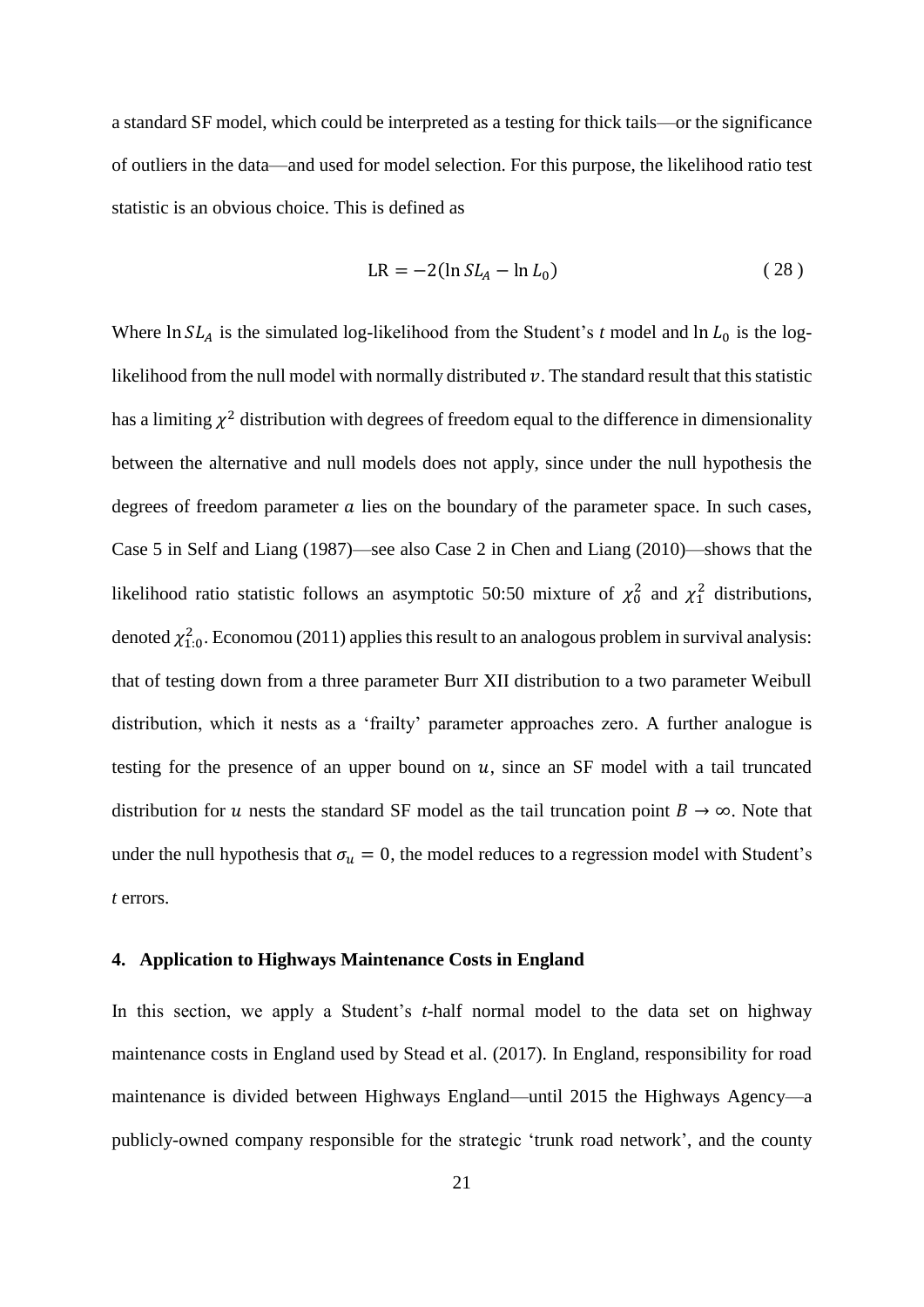councils and unitary authorities, who maintain the non-trunk roads within their boundaries. Our data are from the CQC Efficiency Network<sup>1</sup> and consist of costs and cost drivers associated with local authorities' highway maintenance activities.

Previous studies of road maintenance costs have focussed on the issue of marginal costs, and their implications for road pricing, rather than relative efficiency: these use data on motorways and canton roads in Switzerland (Schreyer et al., 2002), motorways in Austria (Sedlacek and Herry, 2002), roads in Sweden (Haraldsson, 2006; Jonsson and Haraldsson, 2008), trunk roads in Poland (Bak et al., 2006; Bak and Borkowski, 2009), and motorways and federal roads in Germany (Link, 2006; 2009; 2014). One exception to the marginal cost focus of empirical studies, is a study of efficiency in road maintenance is that of Fallah-Fini et al. (2009), which applies DEA to data on eight counties of the US state of Virginia, with expenditure, traffic and equivalent single axle loads as inputs, road area and quality indicators as outputs, and climate factors as non-discretionary variables.

We used an unbalanced panel consisting of data on the 70 English unitary authorities and county councils that were members of the CQC efficiency network in 2015-16 and supplied data for at least one year from 2009-10 to that year; this gives us 327 observations in total. Cost data were supplied to the network by each authority according to definitions agreed by a working group of network members, and relate to carriageway maintenance activities only, i.e. they exclude costs associated with related activities such as winter service and footway maintenance. The data set is updated annually for a new round of analysis, and in this study we use the data set from the 2015-16 round, which was the first year that the network ran. We observe large differences in unit costs, with a large number of extreme outliers in both

<u>.</u>

<sup>&</sup>lt;sup>1</sup> Se[e http://www.nhtnetwork.org/cqc-efficiency-network/home/](http://www.nhtnetwork.org/cqc-efficiency-network/home/)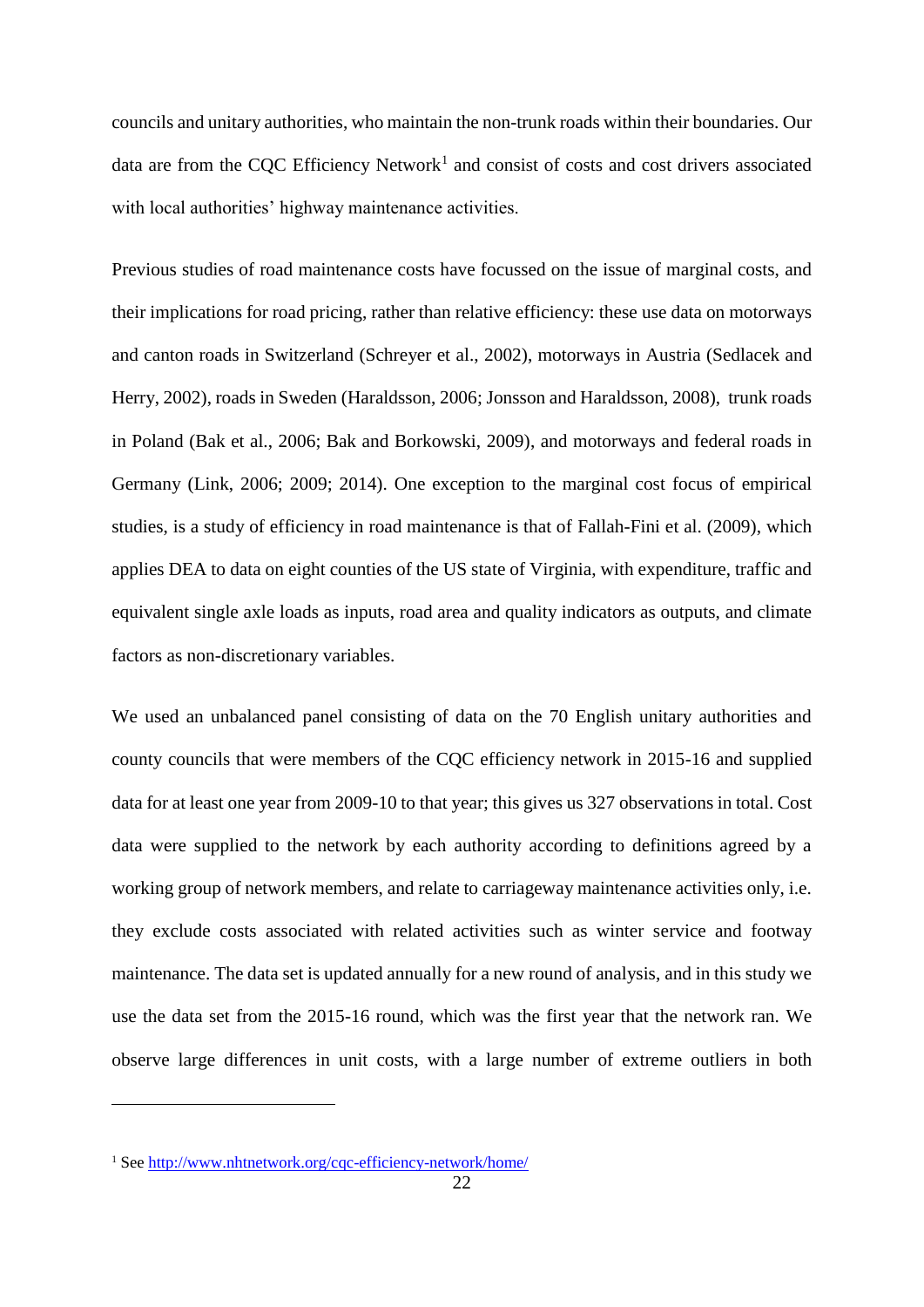directions, that are clearly the result of reporting errors. As a result, standard SF models yield a wide range of efficiency predictions, motivating the development of robust SF methods.

In line with the previous literature mentioned above—see Link (2014) for a summary—we use road length and traffic variables as output variables. Detailed breakdowns of local authorities' total road lengths into urban and rural and by classification are publicly available from the Department for Transport (DfT). Roads in the UK are classified as: M (motorways), A, B, classified unnumbered, or unclassified; we hereafter refer to the latter two as C and U, respectively. The trunk road network, maintained in England by Highways England, consists of motorways and trunk A roads, leaving non-trunk A roads and all B, C, and U roads as the responsibility of local authorities. Our road length data therefore exclude motorways and trunk A roads, and likewise we use traffic data supplied by DfT which relate only to local authority maintained roads.

We separate total network length into urban and rural road lengths, URL and RRL, and also include a set of proportion variables relating to each road classification. To control for network quality, we include three road condition indicators, also available from the DfT:  $RDCA$ ,  $RDCBC$ , and  $RDCU$  relating to the proportion of A roads, B and C roads, and U roads respectively where maintenance should be considered. We weight these by the corresponding share of their road classifications in total network length. Our input price variables are:  $WAGE$ , the median hourly wage in civil engineering by NUTS1 region from the Annual Survey of Hours and Earnings (ASHE), published by the Office for National Statistics (ONS), and a national index of materials prices in road construction that were published by the Department of Business, Innovation and Skills (BIS), ROCOSM. We use a modified Cobb-Douglas functional form including second-order terms relating to urban and rural road length. The model is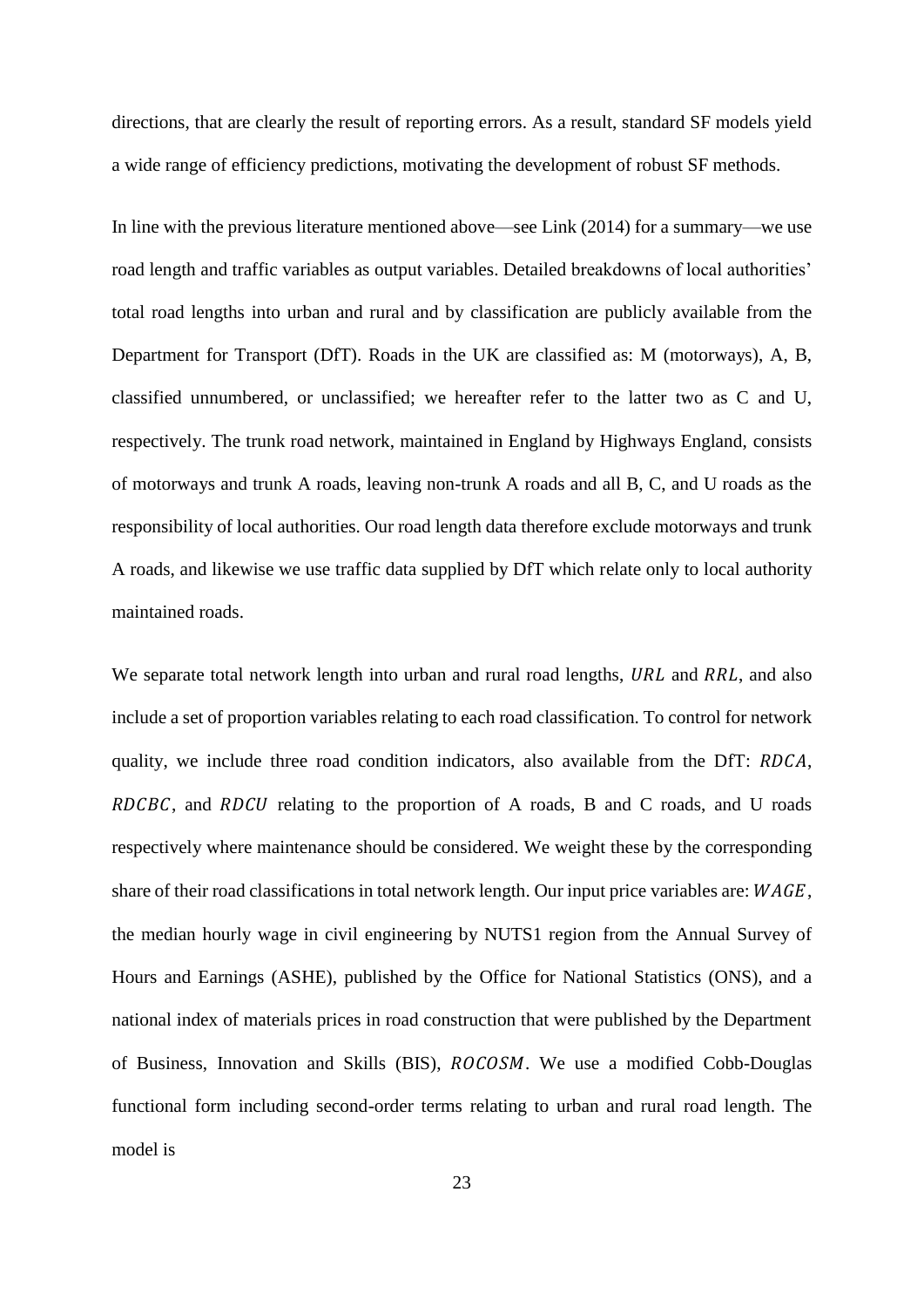$$
\ln TOTEX = \beta_0 + \beta_1 \ln URL + \beta_2 \ln RRL + \beta_3 \ln URL^2 + \beta_4 \ln RRL^2
$$
  
+  $\beta_5 \ln URL \ln RRL + \beta_6 \ln TRAFFIC + \beta_7 RDCA + \beta_8 RDCBC$   
+  $\beta_9 RDCU + \beta_{10} PROP_{UA} + \beta_{11} PROP_{UB} + \beta_{12} PROP_{UC}$  (29)  
+  $\beta_{13} PROP_{UU} + \beta_{14} PROP_{RA} + \beta_{15} PROP_{RB} + \beta_{16} PROP_{RC}$   
+  $\beta_{17} YEAR + \beta_{18} \ln WAGE + \beta_{19} \ln ROCOSM + \varepsilon$ 

where TOTEX is total expenditure,  $PROP<sub>UA</sub>$  through to  $PROP<sub>RC</sub>$  are urban A roads, urban B roads, etc. as proportions of the total network length, with the proportion of rural unclassified roads omitted, and YEAR is a time trend. All variables are mean-centred, and linear homogeneity in input prices is imposed.

[Table 1](#page-24-0) compares results from the Student's *t*-half normal and normal-half normal models, showing parameter estimates, standard errors and significance levels. The Student's *t*-half normal model was coded into a modified version of *LIMDEP*, along with formulae for efficiency predictions as discussed in the previous section. The simulations were based upon 100 Halton draws.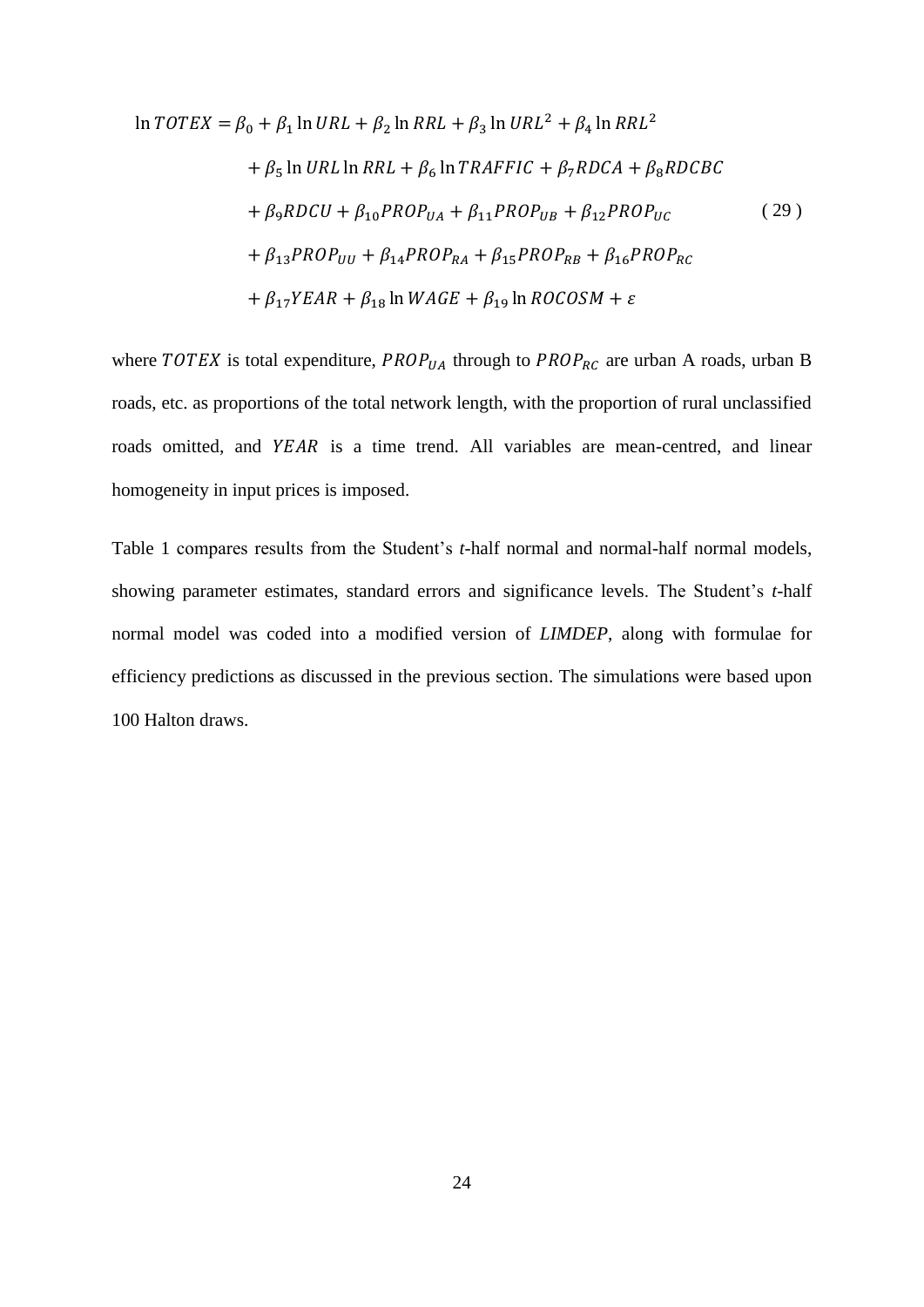|                                    | Student's t-Half Normal |       |                          | Normal-Half Normal |       |        |
|------------------------------------|-------------------------|-------|--------------------------|--------------------|-------|--------|
|                                    | Estimate                | s.e.  | Sig                      | Estimate           | s.e.  | Sig    |
| $\beta_0$                          | 16.058                  | 0.092 | ***                      | 16.035             | 0.145 | ***    |
| $\beta_1$ (ln URL)                 | 0.149                   | 0.107 |                          | 0.127              | 0.171 |        |
| $\beta_2$ (ln RRL)                 | 0.895                   | 0.113 | ***                      | 0.917              | 0.179 | ***    |
| $\beta_3$ (ln URL <sup>2</sup> )   | 0.236                   | 0.043 | ***                      | 0.241              | 0.063 | ***    |
| $\beta_4$ (ln RRL <sup>2</sup> )   | 0.082                   | 0.010 | ***                      | 0.085              | 0.016 | ***    |
| $\beta_5$ (ln URL ln RRL)          | $-0.064$                | 0.028 | $**$                     | $-0.081$           | 0.044 | $\ast$ |
| $\beta_6$ (ln TRAFFIC)             | 0.366                   | 0.099 | ***                      | 0.415              | 0.154 | ***    |
| $\beta$ <sub>7</sub> (RDCA)        | 0.432                   | 0.094 | ***                      | 0.464              | 0.144 | ***    |
| $\beta_8$ (RDCBC)                  | $-0.071$                | 0.026 | ***                      | $-0.071$           | 0.039 | $\ast$ |
| $\beta_9$ (RDCU)                   | $-0.004$                | 0.003 |                          | $-0.005$           | 0.005 |        |
| $\beta_{10}$ (PROP <sub>UA</sub> ) | 8.690                   | 1.941 | ***                      | 7.810              | 3.241 | $**$   |
| $\beta_{11}$ (PROP <sub>UB</sub> ) | 1.642                   | 2.279 |                          | 0.662              | 3.869 |        |
| $\beta_{12}$ (PROP <sub>UC</sub> ) | 0.273                   | 1.196 |                          | 0.448              | 2.054 |        |
| $\beta_{13}$ (PROP <sub>UU</sub> ) | 0.969                   | 0.547 | *                        | 1.090              | 0.835 |        |
| $\beta_{14}$ (PROP <sub>RA</sub> ) | 2.612                   | 1.045 | **                       | 2.120              | 1.571 |        |
| $\beta_{15}$ (PROP <sub>RB</sub> ) | 2.417                   | 1.056 | **                       | 2.678              | 1.544 | $\ast$ |
| $\beta_{16}$ (PROP <sub>RC</sub> ) | 1.015                   | 0.641 |                          | 0.983              | 0.988 |        |
| $\beta_{17}$ (YEAR)                | 0.038                   | 0.011 | ***                      | 0.045              | 0.017 | ***    |
| $\beta_{18}$ (ln <i>WAGE</i> )     | 0.779                   | 0.223 | ***                      | 0.891              | 0.340 | ***    |
| $(1 - \beta_{18})$ (ln ROCOSM)     | 0.221                   |       | $\overline{a}$           | 0.109              |       |        |
| $\sigma_u$                         | 0.535                   | 0.046 | $\overline{a}$           | 0.568              | 0.074 |        |
| $\sigma_v$                         | 0.233                   | 0.016 | $\overline{\phantom{0}}$ | 0.276              | 0.043 |        |
| $\alpha$                           | 5.198                   | 1.510 | $\overline{a}$           | $\infty$           |       |        |
| Log Likelihood                     | $-186.06$               |       | $\overline{\phantom{0}}$ | $-189.14$          |       |        |

<span id="page-24-0"></span>**Table 1:** Outputs from the Student's *t*-half normal and normal-half normal models

Statistical significance at the: \* 10% level, \*\* 5% level, \*\*\* 1% level

We can see from [Table 1](#page-24-0) that both models result in generally similar parameter estimates; the main difference is in the standard errors of these estimates, which are approximately a third smaller in the *t*-half normal model than in the normal-half normal model. Note that while the  $\sigma_u$  parameters are comparable between the two models, the  $\sigma_v$  parameters are not, since the distribution of  $\nu$  varies. The variance of  $u$  is given in both cases by: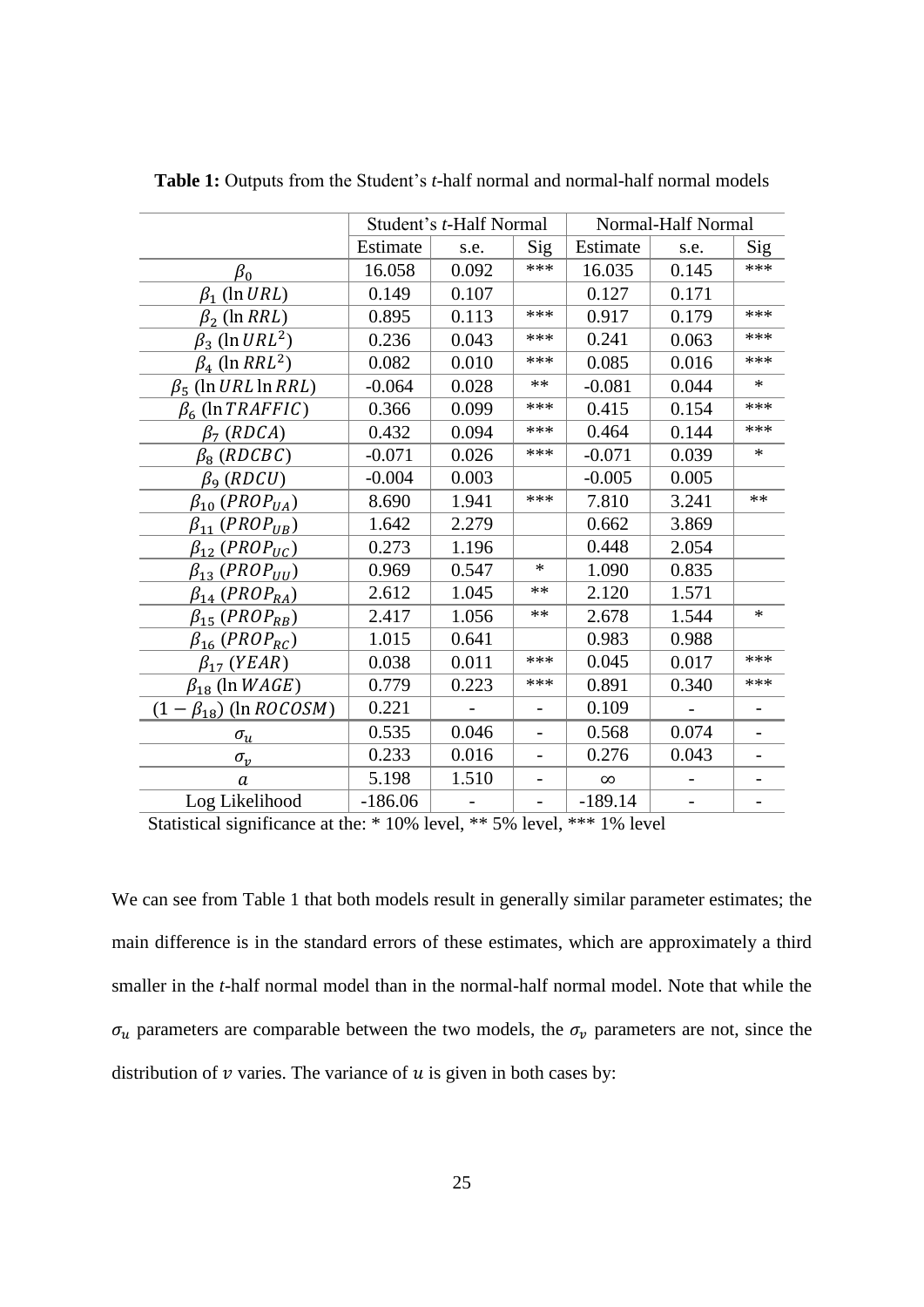$$
VAR(u) = \frac{\pi - 2}{\pi} \sigma_u^2 \tag{30}
$$

While the variance of  $v$  is, in the  $t$ -half normal and normal-half normal cases respectively:

$$
VAR(v) = \sigma_v^2 \frac{a}{a - 2}
$$
 (31)

$$
VAR(v) = \sigma_v^2 \tag{32}
$$

Our estimates of these are compared in below.

<span id="page-25-0"></span>

|                    | Student's <i>t</i> -Half Normal | Normal-half normal |
|--------------------|---------------------------------|--------------------|
| VAR(u)             | 0.104                           | 0.117              |
| VAR(v)             | 0.088                           | 0.076              |
| $VAR(\varepsilon)$ | 0.192                           | 0.194              |

**Table 2:** Estimated error variances

[Table 2](#page-25-0) shows that, in line with our expectations, and the findings of Stead et al. (2017) relating to the logistic-half normal model, that the Student's *t*-half normal model results in a lower estimated variance in inefficiency than the normal-half normal model, and that more of the total error variance is attributed to  $\nu$ . The overall error variance is also slightly lower, likewise mirroring the results from the logistic-half normal model. Following from this, according to the discussion in Section [1,](#page-1-0) we expect to find a considerably narrower distribution of efficiency predictions from the *t*-half normal model owing to both the lower estimated  $VAR(u)$  and the greater shrinkage towards the mean resulting from the higher estimated  $VAR(v)$ .

**Table 3:** Summary of efficiency scores

<span id="page-25-1"></span>

|         | Student's <i>t</i> -Half Normal | Normal-half normal |
|---------|---------------------------------|--------------------|
| Mean    | 0.721                           | 0.660              |
| Minimum | 0 527                           | 0.225              |
| Maximum | 0.855                           | 0.918              |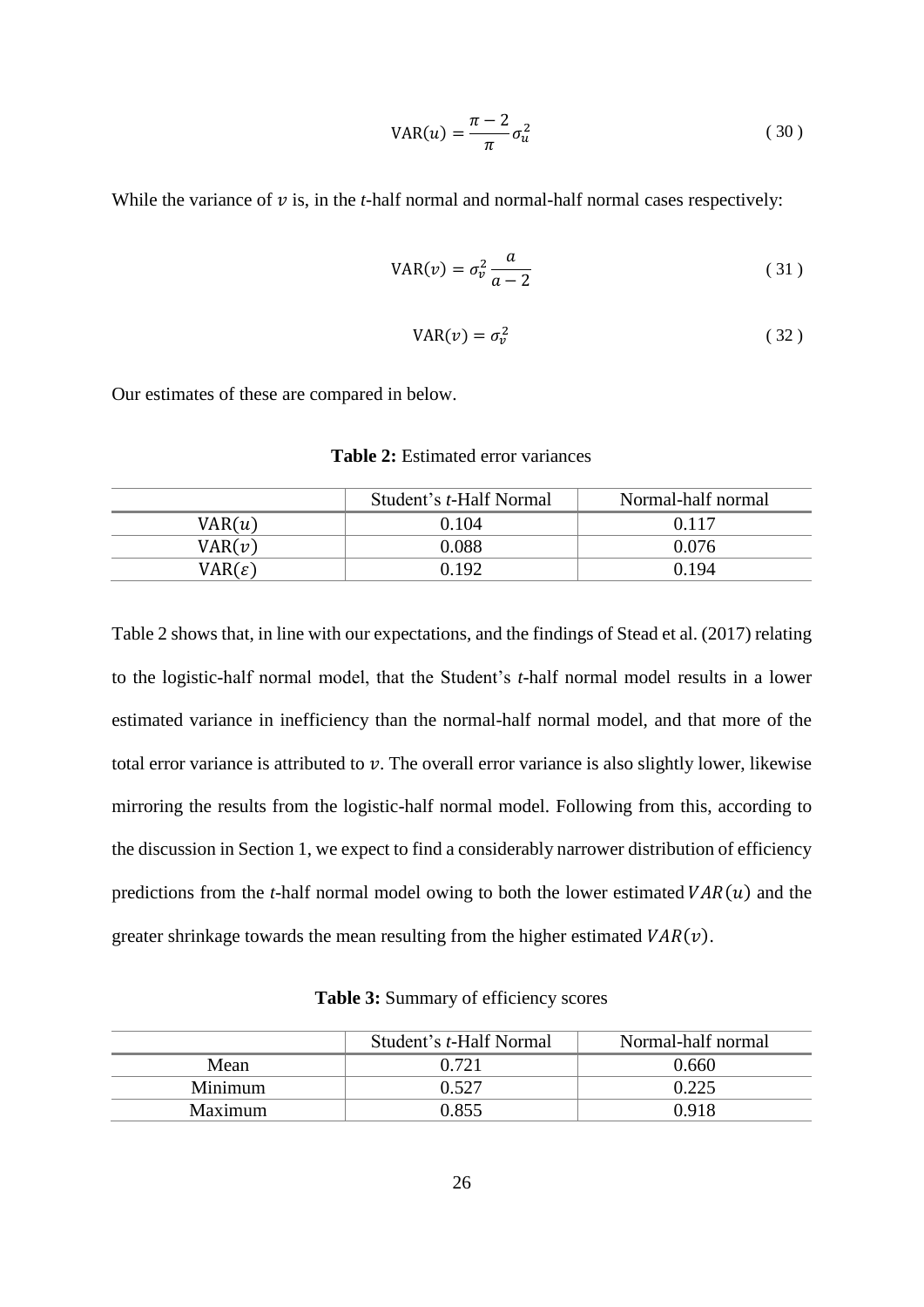[Table 3](#page-25-1) compares the mean, minimum and maximum efficiency scores from the *t*-half normal and normal-half normal models obtained via  $exp[-E(u|\varepsilon)]$ . As expected, the minimum efficiency estimate is considerably higher, and the maximum also significantly lower, in the *t*half normal model, and therefore the range of efficiency scores is remarkably smaller: in this case less than half. A more complete description is given by [Figure 1,](#page-26-0) which compares the kernel density estimates for the two sets of efficiency scores.



Figure 1: Kernel densities of cost efficiency scores

<span id="page-26-0"></span>As well as the distribution of efficiency predictions, we are also particularly interested in predictions at the tails. [Figure 2](#page-27-0) compares the relationships between the estimated residuals and efficiency predictions from the *t*-half normal and normal-half normal models.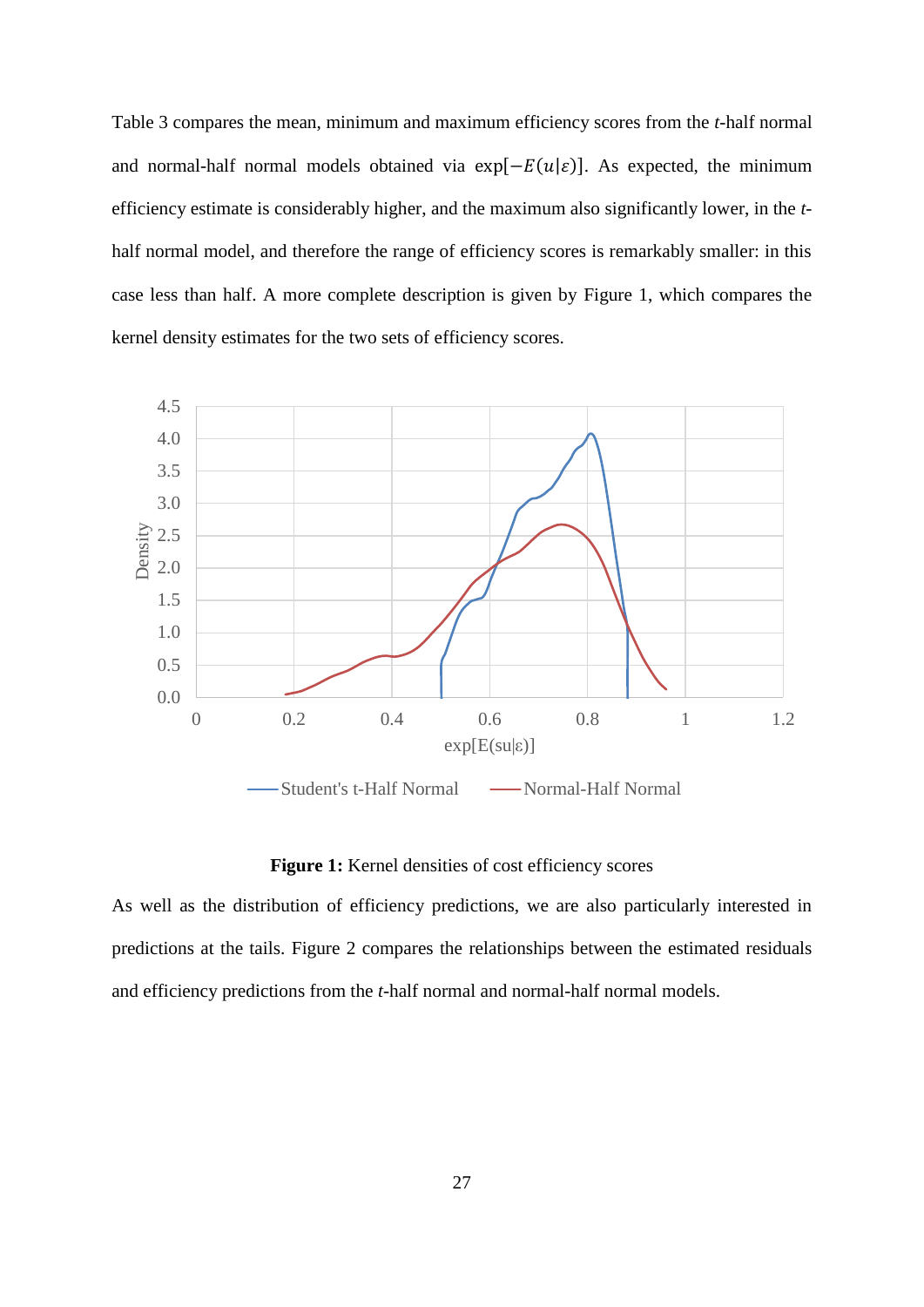

Figure 2: Scatterplot of cost efficiency scores vs residuals

<span id="page-27-0"></span>Given the similarity of the frontier parameter estimates, as shown in [Table 1,](#page-24-0) the residuals from the *t*-half normal and normal-half normal models are highly correlated. However the relationships between the residuals and efficiency predictions is shown by [Figure 2](#page-27-0) to be substantially different between the two models: for values of  $\ln \varepsilon$  between around -0.5 and 1.5, the slope of the function is considerably flatter in the *t*-half normal case, so that a change in  $\varepsilon$ results in a much smaller change in  $exp[-E(u|\varepsilon)]$ . However, the most striking difference is that the relationship is non-monotonic in the *t*-half normal case, with  $exp[-E(u|\varepsilon)]$  beginning to decrease slightly for the smallest values of  $\varepsilon$  and increase very considerably for the largest values of  $\varepsilon$ . This is in contrast to the Standard SF model, and also the Logistic-half normal model as shown by Stead et al. (2017), in which the relationship is monotonic. The explanation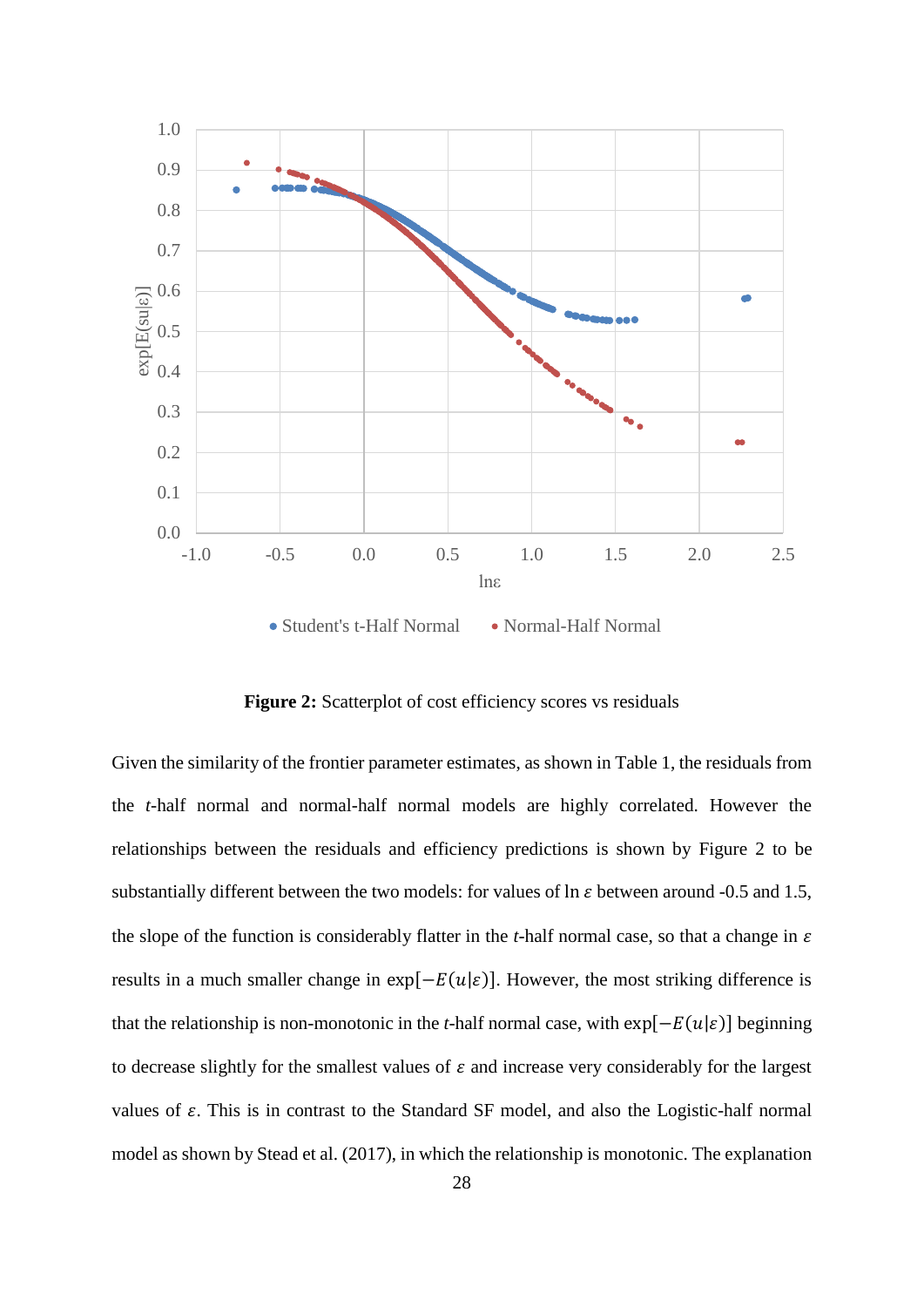for this non-monotonicity in the *t*-half normal case is that for outlying observations, the uncertainty associated with  $exp[-E(u|\varepsilon)]$  increases and further increases in  $|\varepsilon|$  are attributed to v to such an extent that there is a reduction in  $\exp[-E(u|\varepsilon)]$ .

As discussed in Section [3.3,](#page-19-0) we are interested in testing two null hypotheses: first, that  $\nu$  is normally distributed, in which case the *t*-half normal nests the normal-half normal model, and second that there is no inefficiency, and the likelihood ratio follows a  $\chi_{1:0}^2$  distribution in both cases. Log-likelihoods are given in [Table 1,](#page-24-0) and are used to calculate the likelihood ratio statistic as shown in [\( 28](#page-20-1) ) for the first null hypothesis: this gives a likelihood ratio of 4.155 and a corresponding p-value of 0.012. For our second null hypothesis, the *t*-half normal model reduces to a regression model with Student's *t* errors: we do not report the results of this regression, except the log-likelihood, which is -189.140, so in this case we have a likelihood ratio of 4.150 and a corresponding p-value of 0.012. We therefore reject the null hypotheses of normally distributed  $\nu$  and zero inefficiency, indicating that this model performs better than either the standard SF model or the Student's *t* regression model in this instance.

#### <span id="page-28-0"></span>**5. Summary and Conclusions**

This paper proposes a new stochastic frontier model as means to account for outliers in the context of SFA. We have reviewed possible methods in the existing literature, including the adopting alternative distributional assumptions for  $\nu$ . Our model develops the approach of Stead et al. (2017), in which maximum simulated likelihood methods are used to estimate a model combining a logistic distribution for  $\nu$  with a half normal distribution for  $u$ , by using a Student's *t* distribution for  $\nu$ . The advantages of this distribution is that the kurtosis of  $\nu$  is determined by a degrees of freedom parameter which is freely estimated, and that it nests the normal distribution as this parameter approaches infinity. This means that the heaviness of the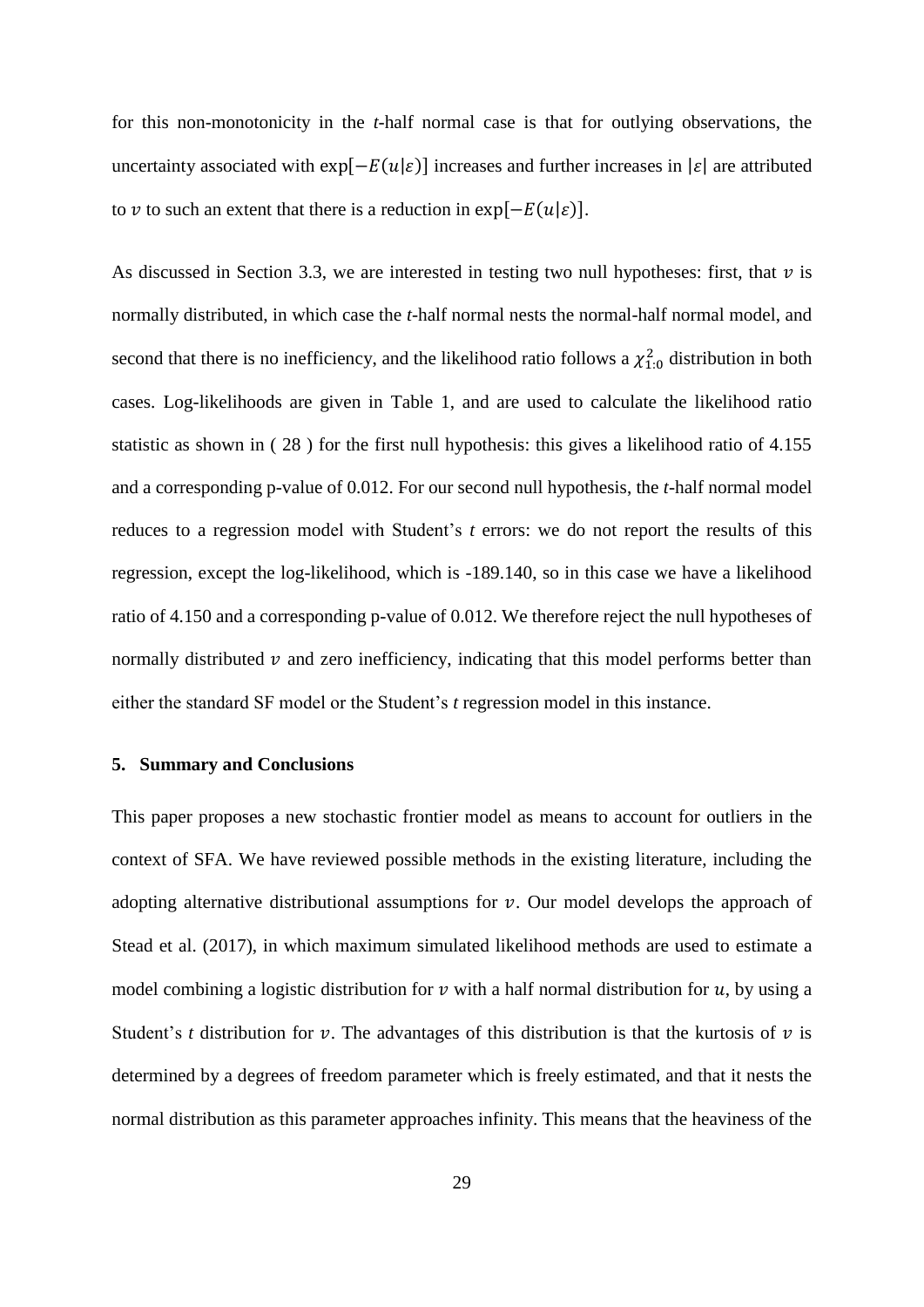tails of  $\nu$ , reflecting the prevalence of outliers in the data, is flexible, and that testing down to the standard SF model is possible. We derive log-likelihoods and efficiency predictors for the  $t$ -truncated normal and  $t$ -gamma cases, and discuss extension to other distributions for  $u$ , which is straightforward.

We apply a *t*-half normal model to estimate a cost frontier using a data set on English local authorities' highway maintenance costs, and compare the model's outputs with those from the normal-half normal model. We find similar frontier parameter estimates from the two models, though with reduced standard errors in the *t*-half normal model. The main differences are a reduced estimate of  $VAR(u)$  and an increased estimate of  $VAR(v)$ , a reduced range of efficiency predictions according to  $exp[-E(u|\varepsilon)]$ , and a non-monotonic relationship between  $\varepsilon$  and  $\exp[-E(u|\varepsilon)]$ , in contrast to the standard SF model. We discuss testing against the standard SF model, and find that we are able to reject the null hypotheses of normally distributed  $\nu$  and no inefficiency. This suggests that it is important to account for heavy tails in our data.

# **6. References**

- Aigner, D. et al. 1977. Formulation and estimation of stochastic frontier production function models. *Journal of Econometrics.* **6**(1), pp.21-37.
- Almanidis, P. et al. 2014. Stochastic Frontier Models with Bounded Inefficiency. In: Sickles, R.C. and Horrace, W.C. eds. *Festschrift in Honor of Peter Schmidt: Econometric Methods and Applications.* New York, NY: Springer New York, pp.47-81.
- Arnold, B.C. and Beaver, R.J. 2000. The skew-Cauchy distribution. *Statistics & Probability Letters.* **49**(3), pp.285-290.
- Azzalini, A. 1985. A Class of Distributions Which Includes the Normal Ones. *Scandinavian Journal of Statistics.* **12**(2), pp.171-178.
- Azzalini, A. and Capitanio, A. 2003. Distributions generated by perturbation of symmetry with emphasis on a multivariate skew t-distribution. *Journal of the Royal Statistical Society: Series B (Statistical Methodology).* **65**(2), pp.367-389.
- Bak, M. and Borkowski, P. 2009. *Marginal Cost of Road Maintenance and Renewal in Poland, CATRIN (Cost Allocation of TRansport INfrastructure cost) Deliverable D6, Annex 2.* Leeds, UK: ITS, University of Leeds.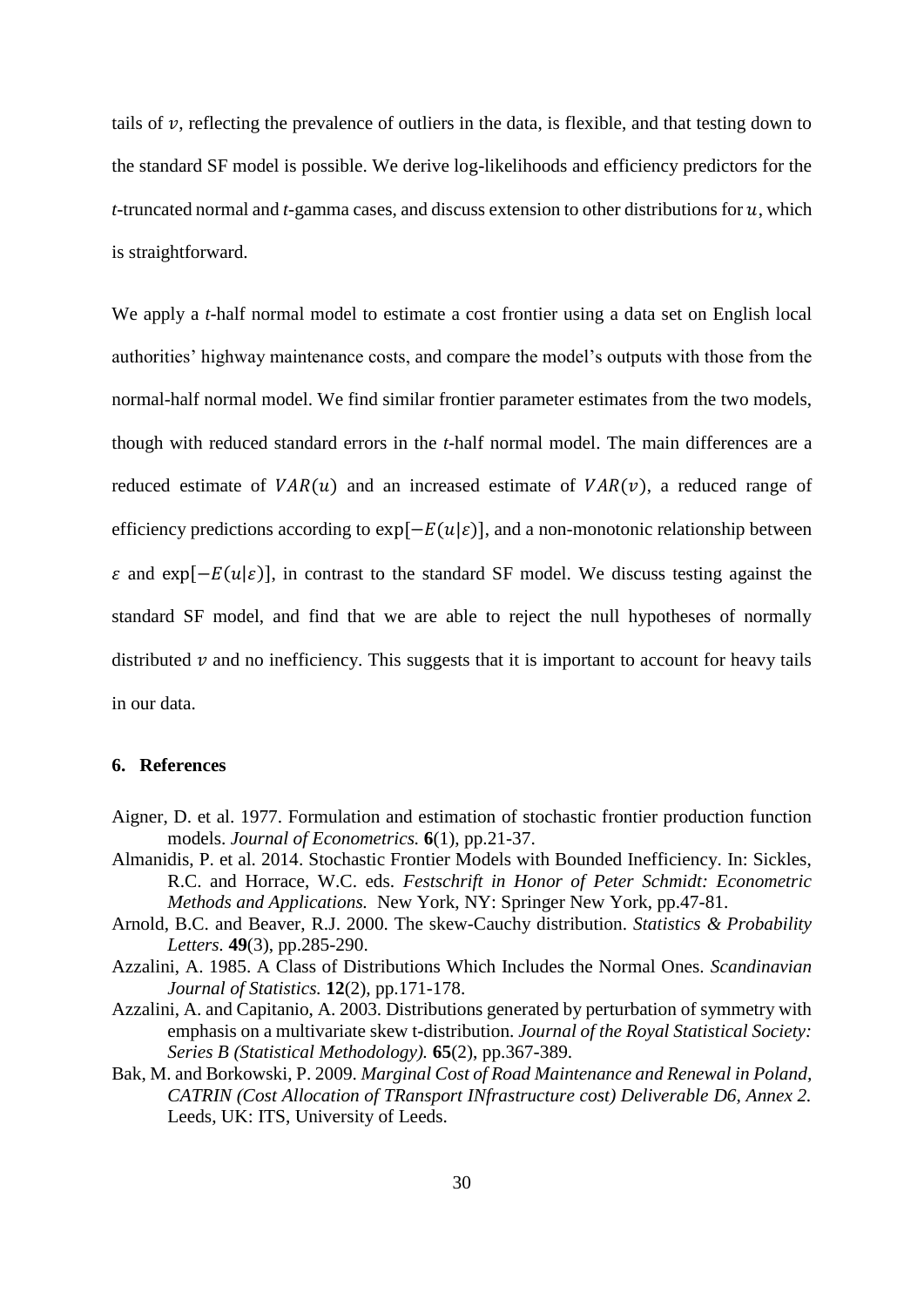- Bak, M. et al. 2006. *Marginal Infrastructure Cost in Poland, Marginal Cost Case Studies for Road and Rail Transport Deliverable D3, Annex 1.2C.* Leeds, UK: ITS, University of Leeds.
- Battese, G.E. and Coelli, T.J. 1988. Prediction of firm-level technical efficiencies with a generalized frontier production function and panel data. *Journal of Econometrics.* **38**(3), pp.387-399.
- Battese, G.E. and Coelli, T.J. 1995. A model for technical inefficiency effects in a stochastic frontier production function for panel data. *Empirical Economics.* **20**(2), pp.325-332.
- Bera, A.K. and Sharma, S.C. 1999. Estimating Production Uncertainty in Stochastic Frontier Production Function Models. *Journal of Productivity Analysis.* **12**(3), pp.187-210.
- Caudill, S.B. and Ford, J.M. 1993. Biases in frontier estimation due to heteroscedasticity. *Economics Letters.* **41**(1), pp.17-20.
- Caudill, S.B. et al. 1995. Frontier Estimation and Firm-Specific Inefficiency Measures in the Presence of Heteroscedasticity. *Journal of Business & Economic Statistics.* **13**(1), pp.105-111.
- Charnes, A. et al. 1978. Measuring the efficiency of decision making units. *European Journal of Operational Research.* **2**(6), pp.429-444.
- Chen, Y. and Liang, K.-Y. 2010. On the asymptotic behaviour of the pseudolikelihood ratio test statistic with boundary problems. *Biometrika.* **97**(3), pp.603-620.
- Christensen, L.R. and Greene, W.H. 1976. Economies of Scale in U.S. Electric Power Generation. *Journal of Political Economy.* **84**(4), pp.655-676.
- Cook, R.D. 1977. Detection of Influential Observation in Linear Regression. *Technometrics.* **19**(1), pp.15-18.
- Economou, P. 2011. On model selection in the case of nested distributions An application to frailty models. *Statistical Methodology.* **8**(2), pp.172-184.
- Fallah-Fini, S. et al. 2009. Performance measurement of highway maintenance operation using data envelopment analysis: Environmental considerations. In: *IIE Annual Conference. Proceedings*: Institute of Industrial Engineers-Publisher, p.693.
- Geweke, J.F. et al. 1997. Statistical inference in the multinomial multiperiod probit model. *Journal of Econometrics.* **80**(1), pp.125-165.
- Greene, W.H. 2003. Simulated Likelihood Estimation of the Normal-Gamma Stochastic Frontier Function. *Journal of Productivity Analysis.* **19**(2), pp.179-190.
- Griffin, J.E. and Steel, M.F.J. 2007. Bayesian stochastic frontier analysis using WinBUGS. *Journal of Productivity Analysis.* **27**(3), pp.163-176.
- Grushka, E. 1972. Characterization of exponentially modified Gaussian peaks in chromatography. *Analytical Chemistry.* **44**(11), pp.1733-1738.
- Gupta, A.K. and Nguyen, N. 2010. Stochastic frontier analysis with fat-tailed error models applied to WHO health data. *International Journal of Innovative Management, Information & Production.* **1**(1), pp.43-48.
- Hadri, K. 1999. Estimation of a Doubly Heteroscedastic Stochastic Frontier Cost Function. *Journal of Business & Economic Statistics.* **17**(3), pp.359-363.
- Hajargasht, G. 2015. Stochastic frontiers with a Rayleigh distribution. *Journal of Productivity Analysis.* **44**(2), pp.199-208.
- Haraldsson, M. 2006. *Marginal cost for road maintenance and operation—a cost function approach, Marginal Cost Studies for Road and Rail Transport Deliverable D3, Annex.* Leeds, UK: ITS, University of Leeds.
- Hofler, R.A. 2014. A Generalized Normal-Half Normal Stochastic Frontier Model. In: *North American Productivity Workshop VIII*, *4th-7th June 2014, Ottawa, Canada*.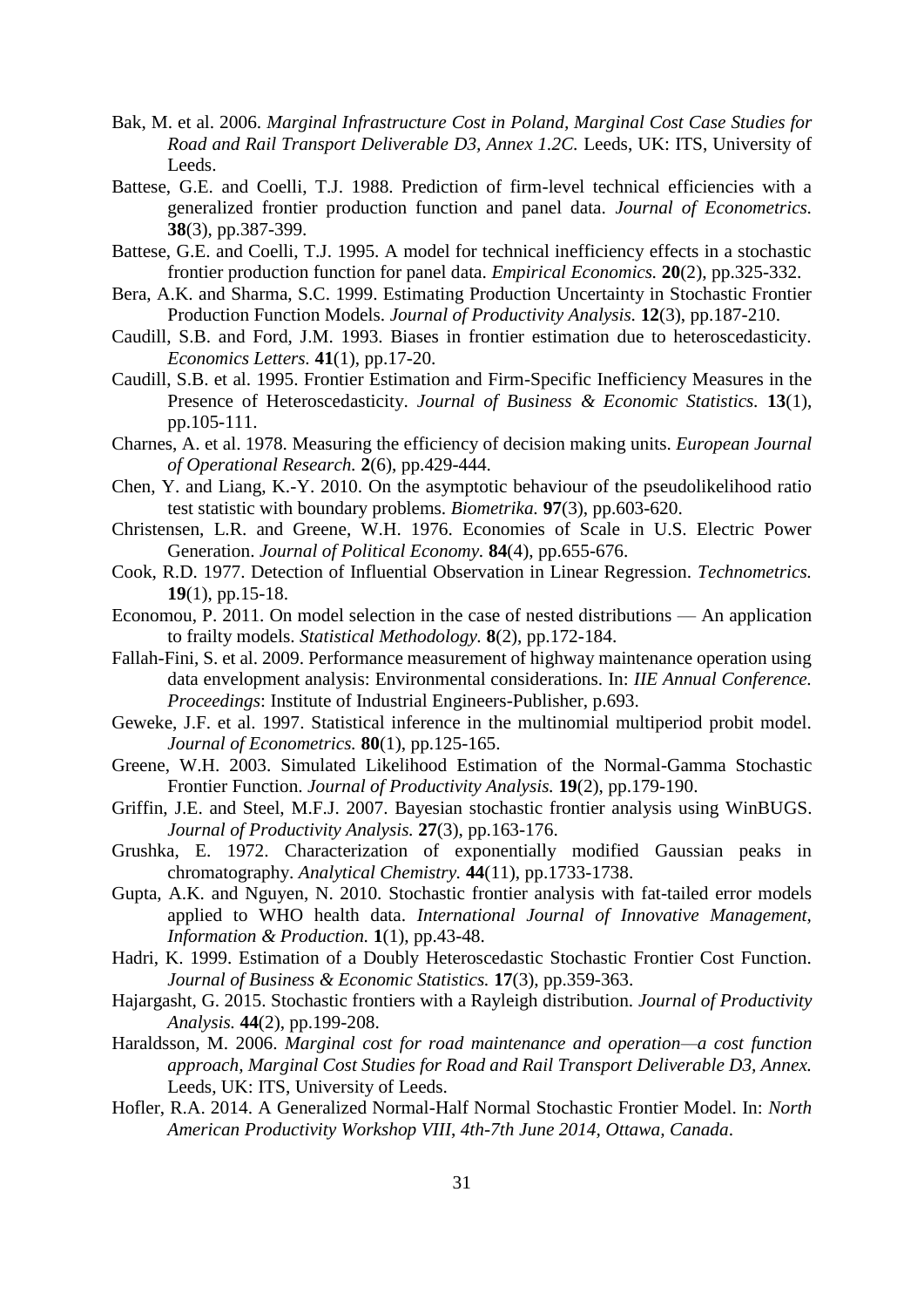- Horrace, W.C. and Parmeter, C.F. 2015. A Laplace Stochastic Frontier Model. *Econometric Reviews.* pp.1-27.
- Horrace, W.C. and Schmidt, P. 1996. Confidence statements for efficiency estimates from stochastic frontier models. *Journal of Productivity Analysis.* **7**(2), pp.257-282.
- Jondrow, J. et al. 1982. On the estimation of technical inefficiency in the stochastic frontier production function model. *Journal of Econometrics.* **19**(2), pp.233-238.
- Jonsson, L. and Haraldsson, M. 2008. *Marginal Costs of Road Maintenance in Sweden, CATRIN (Cost Allocation of TRansport INfrastructure cost) Deliverable D6, Annex 1.* Stockholm, Sweden: VTI.
- Keynes, J.M. 1911. The Principal Averages and the Laws of Error which Lead to Them. *Journal of the Royal Statistical Society.* **74**(3), pp.322-331.
- Lange, K. and Sinsheimer, J.S. 1993. Normal/Independent Distributions and Their Applications in Robust Regression. *Journal of Computational and Graphical Statistics.* **2**(2), pp.175-198.
- Lange, K.L. et al. 1989. Robust Statistical Modeling Using the t Distribution. *Journal of the American Statistical Association.* **84**(408), pp.881-896.
- Lee, Y.H. 1996. Tail truncated stochastic frontier models. *Journal of Economic Theory and Econometrics.* **2**, pp.137-152.
- Link, H. 2006. An econometric analysis of motorway renewal costs in Germany. *Transportation Research Part A: Policy and Practice.* **40**(1), pp.19-34.
- Link, H. 2009. *Marginal Costs of Road Maintenance in Germany, CATRIN (Cost Allocation of TRansport INfrastructure) Deliverable D6, Annex 3.* Stockholm, Sweden: VTI.
- Link, H. 2014. A Cost Function Approach for Measuring the Marginal Cost of Road Maintenance. *Journal of Transport Economics and Policy (JTEP).* **48**(1), pp.15-33.
- Mahalanobis, P.C. 1936. On the generalized distance in statistics. *Proceedings of the National Institute of Sciences (India).* **2**, pp.49-55.
- Meeusen, W. and van Den Broeck, J. 1977. Efficiency Estimation from Cobb-Douglas Production Functions with Composed Error. *International Economic Review.* **18**(2), pp.435-444.
- Nadarajah, S. 2005. A generalized normal distribution. *Journal of Applied Statistics.* **32**(7), pp.685-694.
- Nguyen, N. 2010. *Estimation of Technical Efficiency in Stochastic Frontier Analysis*. PhD thesis, Bowling Green State University.
- Reifschneider, D. and Stevenson, R. 1991. Systematic Departures from the Frontier: A Framework for the Analysis of Firm Inefficiency. *International Economic Review.* **32**(3), pp.715-723.
- Schreyer, C. et al. 2002. *Road Econometrics–Case Study Motorways Switzerland. UNITE (UNIfication of accounts and marginal costs for Transport Efficiency) Deliverable 10, Annex A1b.* Leeds, UK: ITS, University of Leeds.
- Sedlacek, N. and Herry, M. 2002. *Infrastructure Cost Case Studies. UNITE (UNIfication of accounts and marginal costs for Transport Efficiency) Deliverable 10, Annex A1c.* Leeds, UK: ITS, University of Leeds.
- Self, S.G. and Liang, K.-Y. 1987. Asymptotic Properties of Maximum Likelihood Estimators and Likelihood Ratio Tests Under Nonstandard Conditions. *Journal of the American Statistical Association.* **82**(398), pp.605-610.
- Stevenson, R.E. 1980. Likelihood functions for generalized stochastic frontier estimation. *Journal of Econometrics.* **13**(1), pp.57-66.
- Tancredi, A. 2002. *Accounting for heavy tails in stochastic frontier models*. Working Paper No. 2002.16. Department of Statistical Sciences, University of Padua.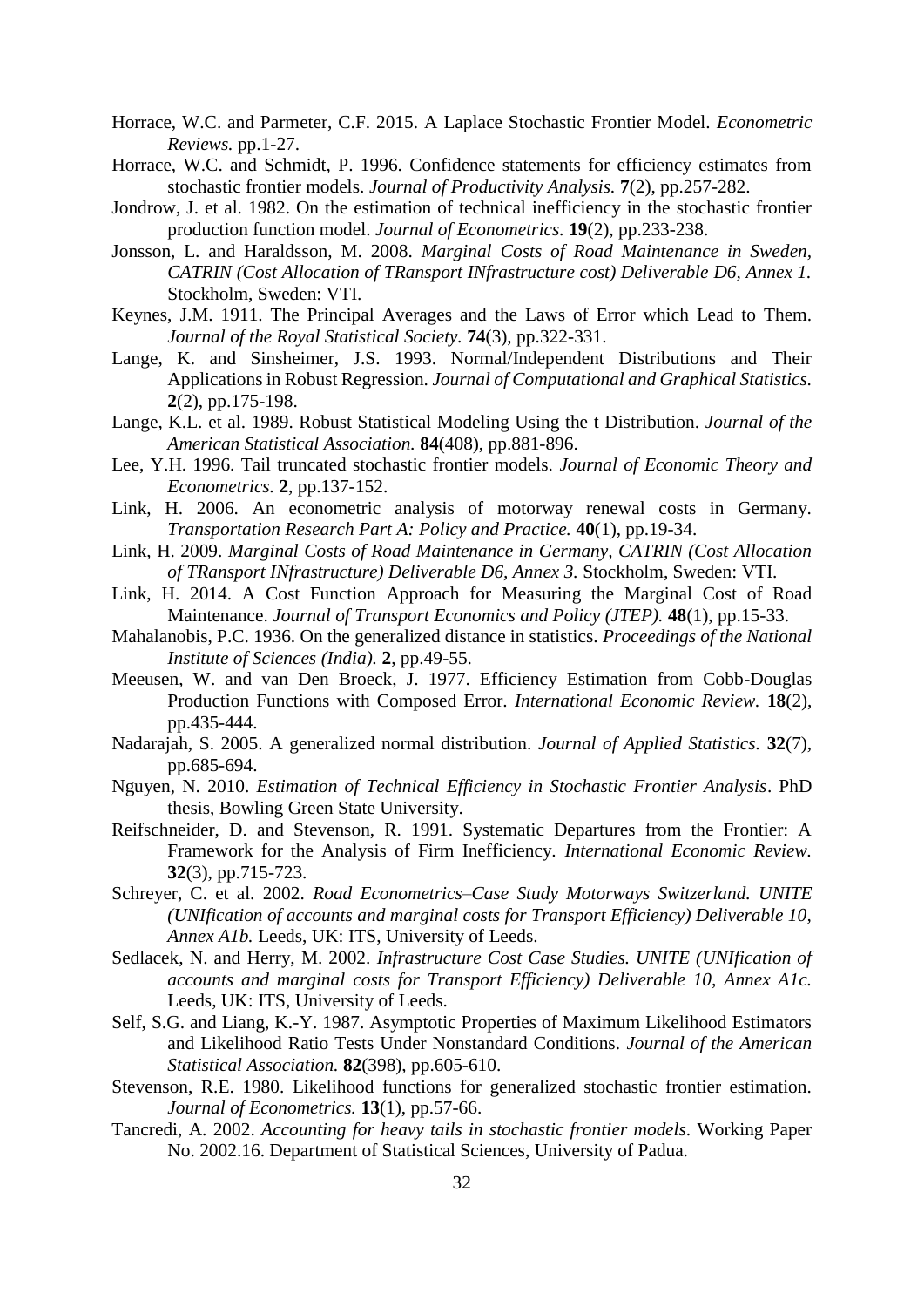- Tchumtchoua, S. and Dey, D.K. 2007. Bayesian Estimation of Stochastic Frontier Models with Multivariate Skew t Error Terms. *Communications in Statistics - Theory and Methods.* **36**(5), pp.907-916.
- Train, K.E. 2003. *Discrete Choice Methods with Simulation.* Second Edition (2009) ed. Cambridge University Press.
- Tsionas, E.G. 2007. Efficiency Measurement with the Weibull Stochastic Frontier. *Oxford Bulletin of Economics and Statistics.* **69**(5), pp.693-706.
- Wang, H.-J. 2002. Heteroscedasticity and Non-Monotonic Efficiency Effects of a Stochastic Frontier Model. *Journal of Productivity Analysis.* **18**(3), pp.241-253.
- Wang, W.S. and Schmidt, P. 2009. On the distribution of estimated technical efficiency in stochastic frontier models. *Journal of Econometrics.* **148**(1), pp.36-45.
- Wheat, P. et al. 2014. Understanding prediction intervals for firm specific inefficiency scores from parametric stochastic frontier models. *Journal of Productivity Analysis.* **42**(1), pp.55-65.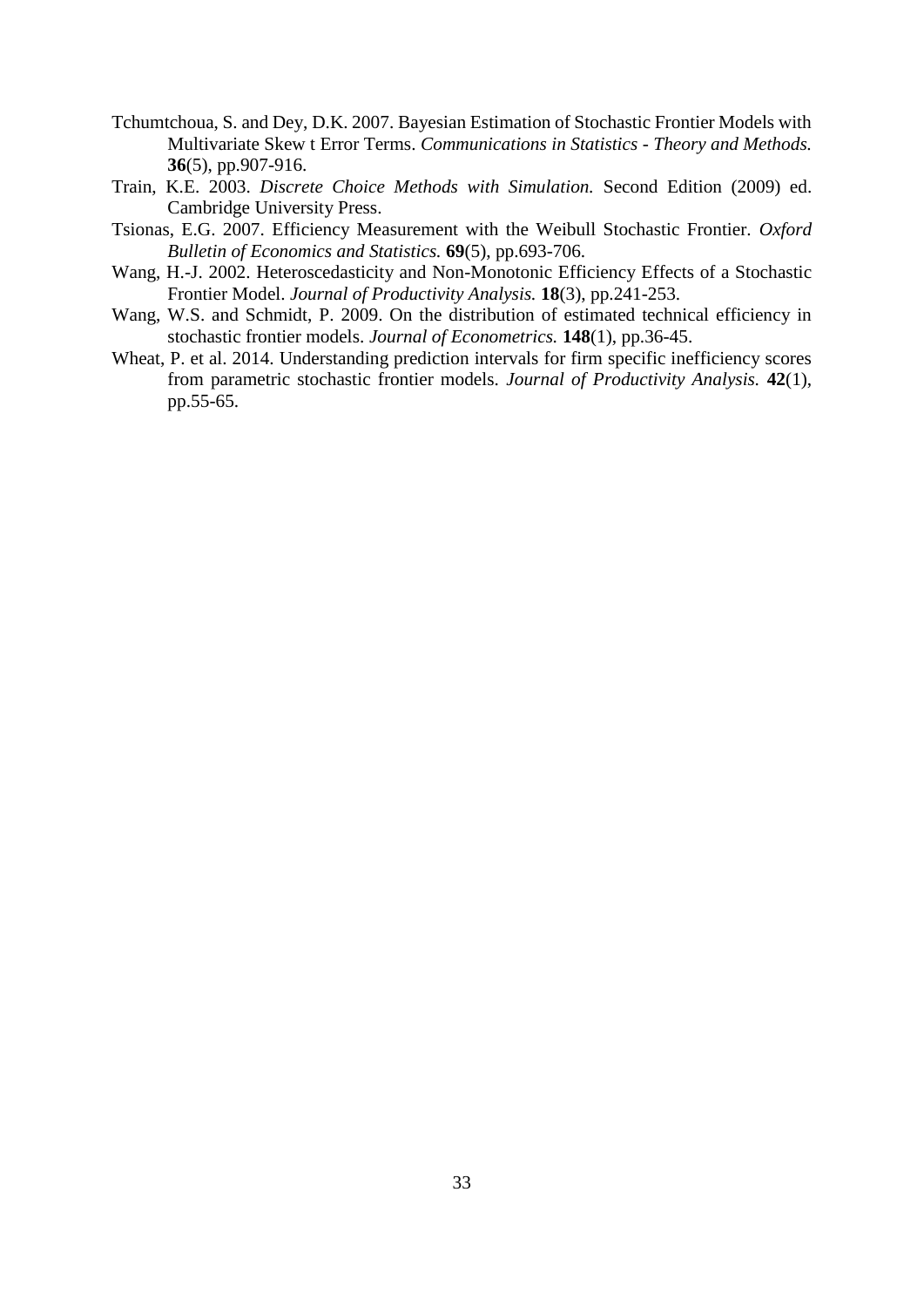# **7. Appendix**

First order conditions for maximisation of the *t*-truncated normal log likelihood are

$$
\frac{\partial \ln SL}{\partial a} = \frac{N}{2} \left[ \psi \left( \frac{a+1}{2} \right) - \psi \left( \frac{a}{2} \right) \right] + \frac{1}{\sum_{q=1}^{Q} g_i(u_{iq})} \sum_{i=1}^{N} \sum_{q=1}^{Q} \frac{\partial g(u_{iq})}{\partial a} = 0 \quad (33)
$$

$$
\frac{\partial \ln SL}{\partial \beta} = \frac{1}{\sum_{q=1}^{Q} g_i(u_{iq})} \sum_{i=1}^{N} \sum_{q=1}^{Q} \frac{\partial g(u_{iq})}{\partial \varepsilon_i} \frac{\partial \varepsilon_i}{\partial \beta} = 0
$$
\n(34)

$$
\frac{\partial \ln SL}{\partial \sigma_v} = -\frac{1}{\sigma_v} + \frac{1}{\sum_{q=1}^Q g_i(u_{iq})} \sum_{i=1}^N \sum_{q=1}^Q \frac{\partial g(u_{iq})}{\partial \sigma_v} = 0 \tag{35}
$$

$$
\frac{\partial \ln SL}{\partial \sigma_u} = \frac{1}{\sum_{q=1}^Q g_i(u_{iq})} \sum_{i=1}^N \sum_{q=1}^Q \frac{\partial g(u_{iq})}{\partial u_{iq}} \frac{\partial u_{iq}}{\partial \sigma_u} = 0 \tag{36}
$$

$$
\frac{\partial \ln SL}{\partial \mu} = \frac{1}{\sum_{q=1}^{Q} g_i(u_{iq})} \sum_{i=1}^{N} \sum_{q=1}^{Q} \frac{\partial g(u_{iq})}{\partial u_{iq}} \frac{\partial u_{iq}}{\partial \mu} = 0
$$
\n(37)

In the *t*-gamma case, we have the first-order conditions

$$
\frac{\partial \ln SL}{\partial a} = \frac{N}{2} \Big[ \psi \Big( \frac{a+1}{2} \Big) - \psi \Big( \frac{a}{2} \Big) - \ln a \Big] + \frac{1}{\sum_{q=1}^{Q} u_{iq}^{b-1} g_i(u_{iq})} \sum_{i=1}^{N} \sum_{q=1}^{Q} u_{iq}^{b-1} \frac{\partial g(u_{iq})}{\partial a} = 0 \quad (38)
$$

$$
\frac{\partial \ln SL}{\partial \beta} = -N\psi(\beta) + \frac{1}{\sum_{q=1}^{Q} u_{iq}^{b-1} g_i(u_{iq})} \sum_{i=1}^{N} \sum_{q=1}^{Q} u_{iq}^{b-1} \frac{\partial g(u_{iq})}{\partial \varepsilon_i} \frac{\partial \varepsilon_i}{\partial \beta} = 0 \quad (39)
$$

$$
\frac{\partial \ln SL}{\partial \sigma_u} = N(b-1) + \frac{\sum_{i=1}^{N} \sum_{q=1}^{Q} u_{iq}^{b-1} \frac{\partial u_{iq}}{\partial \sigma_u} \left[ (b-1) \frac{g_i(u_{iq})}{u_{iq}} + \frac{\partial g(u_{iq})}{\partial u_{iq}} \right]}{\sum_{q=1}^{Q} u_{iq}^{b-1} g_i(u_{iq})} = 0 \quad (40)
$$